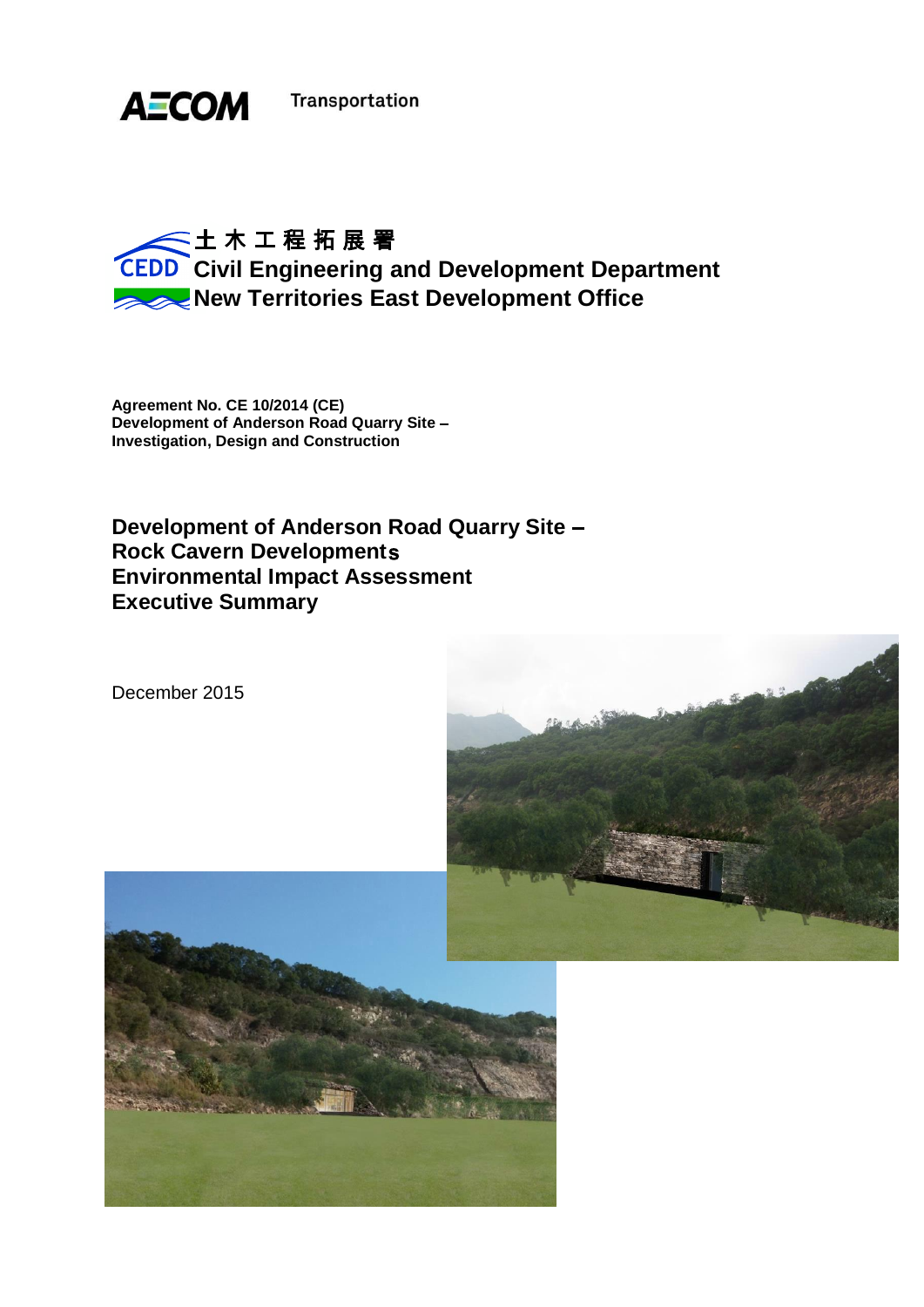# **Civil Engineering and Development Department<br>New Territories East Development Office**

**Agreement No. CE 10/2014 (CE)** Development of Anderson Road Quarry Site -**Investigation, Design and Construction** 

Development of Anderson Road Quarry Site -**Rock Cavern Developments Environmental Impact Assessment Executive Summary** 

December 2015

Reviewed:

Kelvin Chena Simon Illingworth

Approved for Issue:

15 December 2015

>15 December 2015

#### **AECOM ASIA COMPANY LIMITED**

This report is prepared for CEDD and is given for its sole benefit in relation to and pursuant to Agreement No. CE 10/2014(CE) and may not be disclosed to, quoted to or relied upon by any person other than CEDD without our person (other than CEDD) into whose possession a copy of this report comes may rely on this report without our express written consent and CEDD may not rely on it for any purpose other than as described above.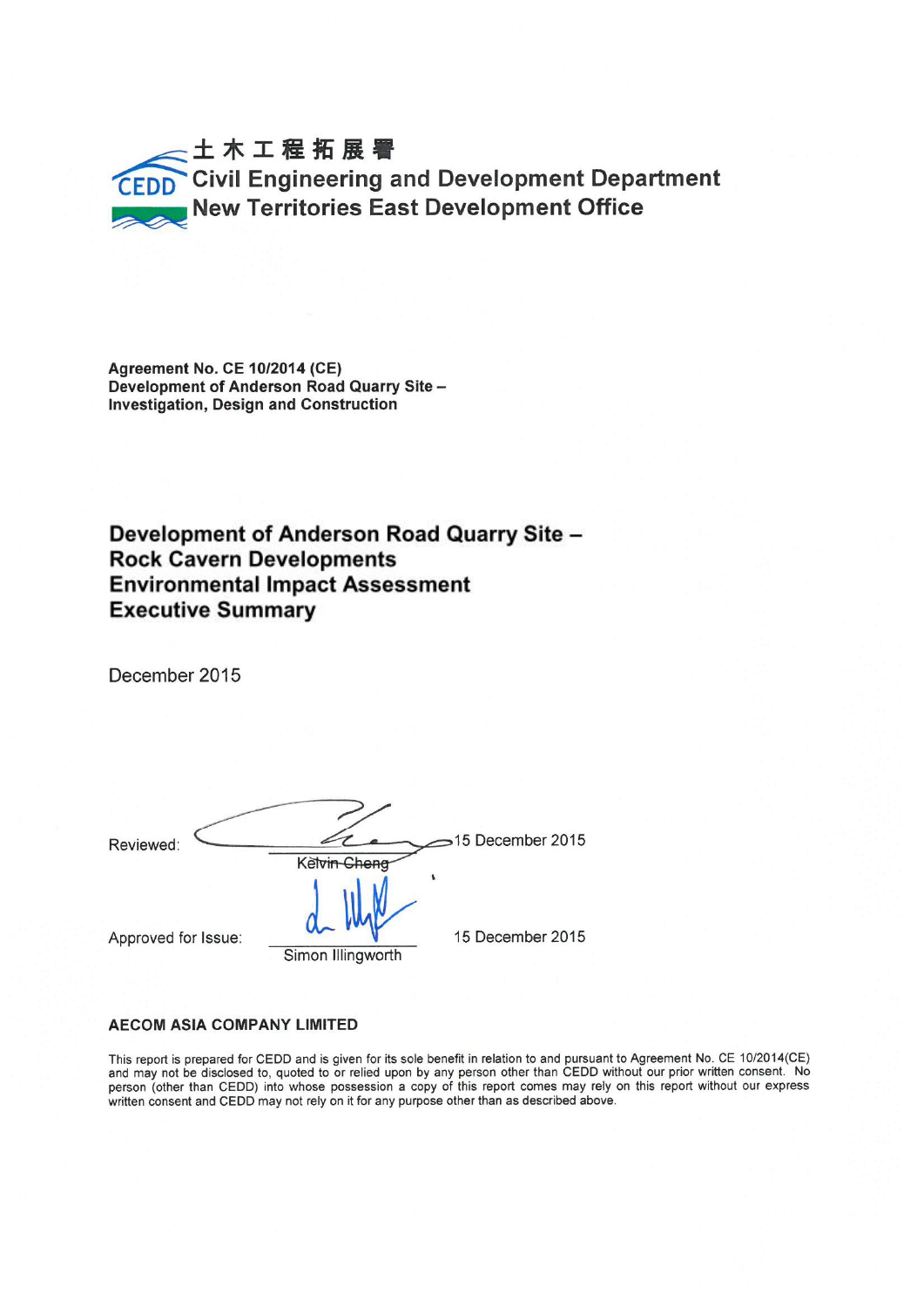# **TABLE OF CONTENTS**

# **Page**

| 1            |                                               |  |  |
|--------------|-----------------------------------------------|--|--|
|              | 1.1<br>1.2                                    |  |  |
| $\mathbf{2}$ |                                               |  |  |
|              | 2.1<br>2.2<br>2.3<br>2.4                      |  |  |
| 3            |                                               |  |  |
|              | 3.1<br>3.2<br>3.3<br>3.4                      |  |  |
| 4            |                                               |  |  |
|              | 4.1<br>4.2<br>4.3<br>4.4<br>4.5<br>4.6<br>4.7 |  |  |
| 5            |                                               |  |  |
| 6            |                                               |  |  |

# **LIST OF TABLES**

| Table 5. |  |  |
|----------|--|--|
|----------|--|--|

# **LIST OF FIGURES**

| Figure 2.1 | Site Location Plan                                                       |
|------------|--------------------------------------------------------------------------|
| Figure 2.2 | General Arrangement of Cavern for Quarry Exhibition Area/Resource Centre |
| Figure 3.1 | Alternative Locations of Cavern                                          |

#### **LIST OF APPENDIX**

Appendix A [Summary of Key Findings for Environmental Impacts](Appendix%20A.pdf)

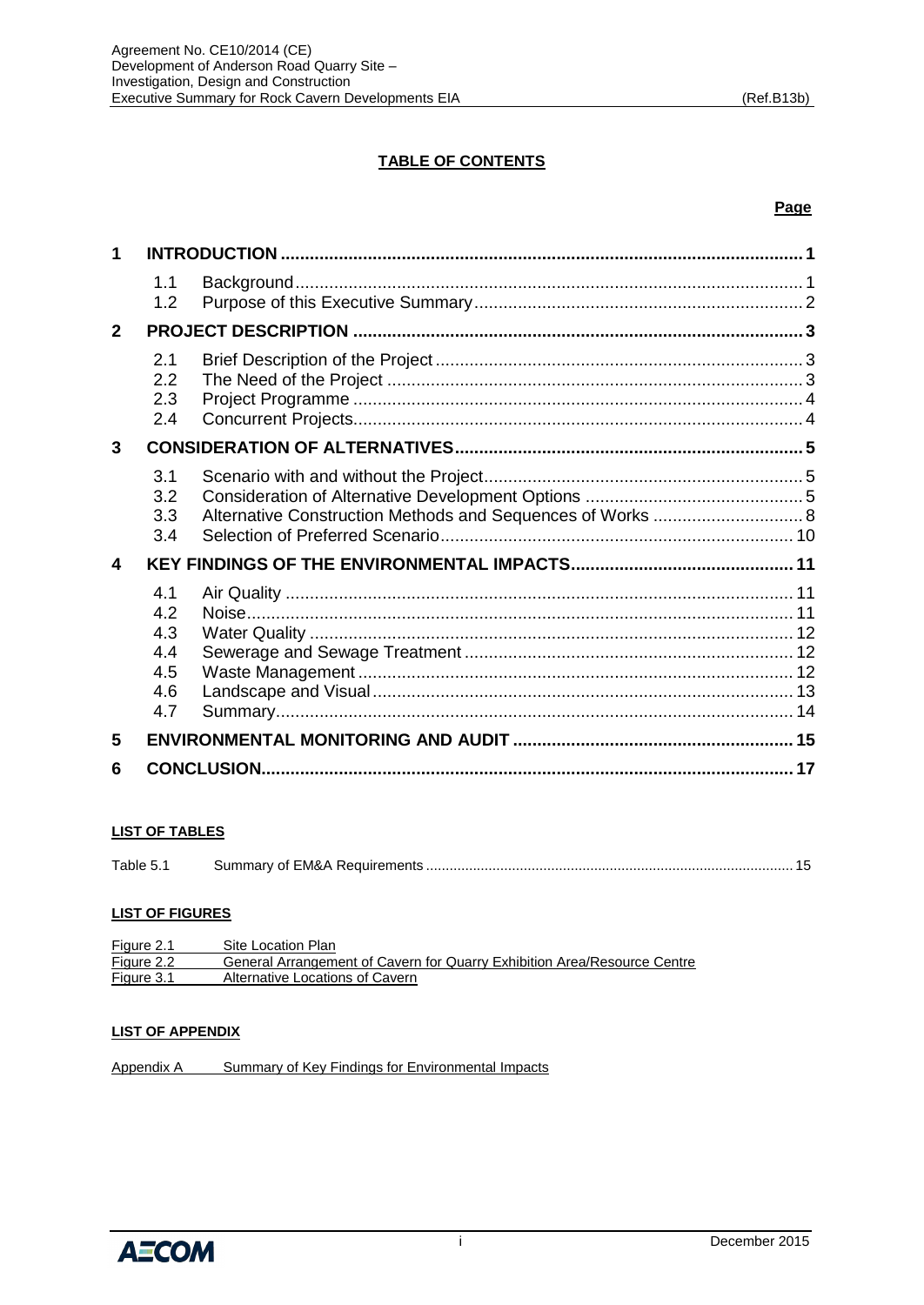# <span id="page-3-0"></span>**1 INTRODUCTION**

#### <span id="page-3-1"></span>**1.1 Background**

- 1.1.1 The engineering feasibility study of the Anderson Road Quarry (ARQ) Development in East Kowloon has been conducted under the Agreement No. CE18/2012 (CE) "*Development of Anderson Road Quarry - Investigation*" (the FS) to ascertain the feasibility of implementing the development proposal. The FS was classified as a designated project under the Schedule 3 of the Environmental Impact Assessment Ordinance (EIAO). Hence, as a part of the study, an environmental impact assessment (EIA) report titled "Development of Anderson Road Quarry" has been submitted and approved under the EIAO (Register: AEIAR-183/2014) on 28 July 2014.
- 1.1.2 Community engagement was conducted under the FS and public views were collected. There was no strong view from the public on the cavern development and some of the LegCo members recommended promoting business opportunity or educational purposes in making use of the cavern. It was recommended in the FS to construct and operate cavern development within the boundary of the ARQ Development.
- 1.1.3 The FS had therefore covered the proposed cavern developments for (i) quarry exhibition centre and (ii) commercial use which are identified as designated projects (DPs) by virtue of item Q.2, Part I, Schedule 2 of the EIAO, "Underground rock caverns". The approved Schedule 3 EIA Report of the FS had already reviewed the potential environmental impacts of the proposed cavern developments and concluded that no insurmountable environmental impacts are expected from the cavern developments. Nevertheless, detailed environmental implications of the proposed cavern developments will be further investigated in a separate EIA under the EIAO.
- 1.1.4 Subsequently, in accordance with the requirements of Section 5(1) of the EIAO, a project profile (No. PP-501/2014) for the "Development of Anderson Road Quarry Site – Rock Cavern Developments" (the Project) was submitted to the Director of Environmental Protection (the "DEP") for application for an EIA Study Brief on 27 January 2014. Pursuant to Section 5(7)(a) of the EIAO, the DEP has issued a Study Brief (No.: ESB-269/2014) dated 10 March 2014 for the EIA study.
- 1.1.5 The purpose of the EIA study is to provide information on the nature and extent of environmental impacts arising from the construction and operation of the Project and associated works that will take place concurrently. This information will contribute to decisions by the Director on:
	- the overall acceptability of any adverse environmental consequences that are likely to arise as a result of the Project;
	- the conditions and requirements for the detailed design, construction and operation of the Project to mitigate against adverse environmental consequences wherever practicable; and
	- the acceptability of residual impacts after the proposed mitigation measures are implemented.
- 1.1.6 This Project comprises the construction of a cavern located on the rock slopes in the north side of the ARQ Development.

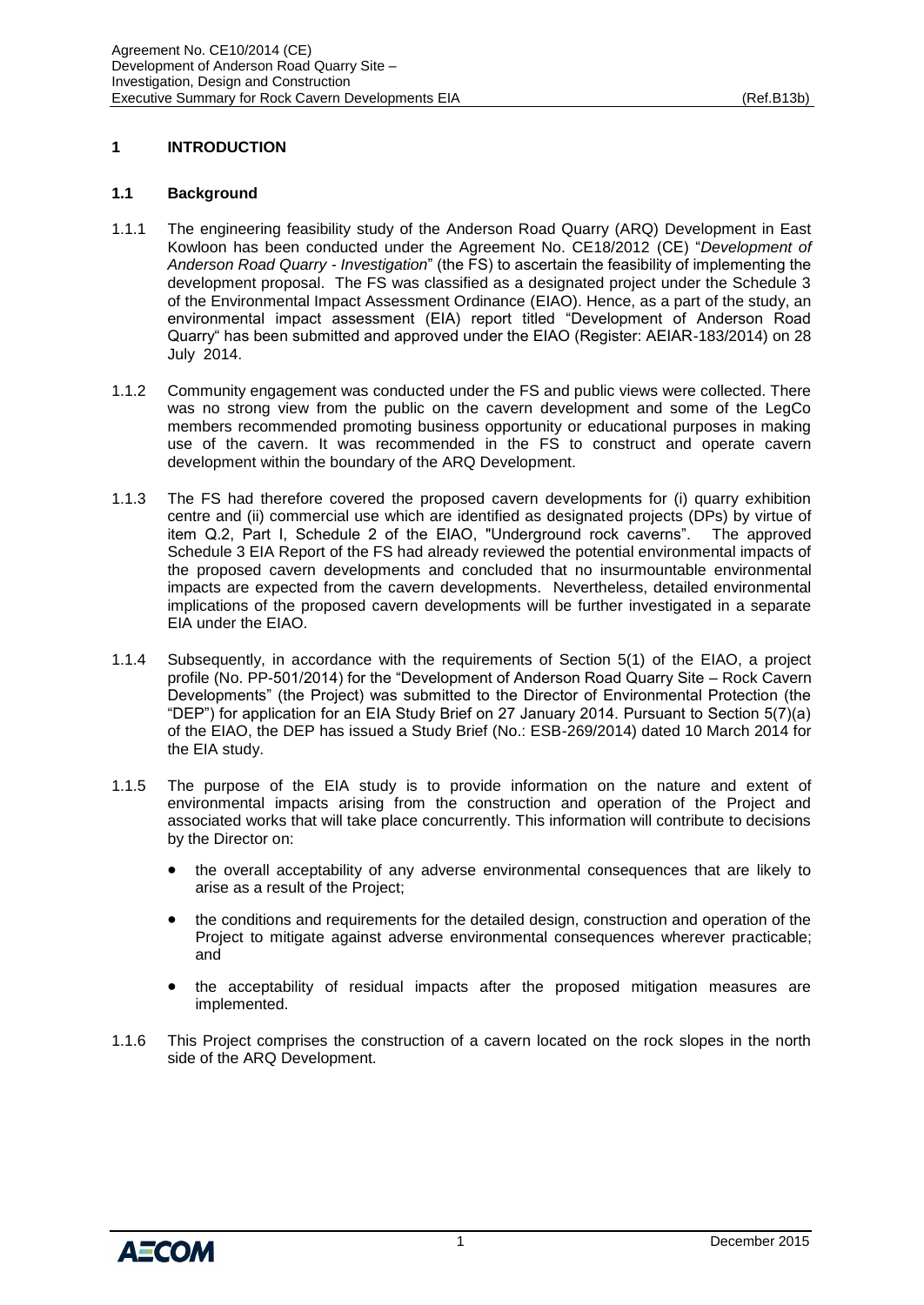# <span id="page-4-0"></span>**1.2 Purpose of this Executive Summary**

- 1.2.1 The principal purpose of this EIA Executive Summary (ES) is to present the summary of the findings, conclusions and recommendations in the EIA report. This ES contains the following information:
	- Section 2 presents purpose and nature of the Project.
	- Section 3 outlines information over consideration of alternatives.
	- Section 4 presents the key findings of environmental impacts.
	- Section 5 describes environmental monitoring and audit.
	- Section 6 presents the conclusions.

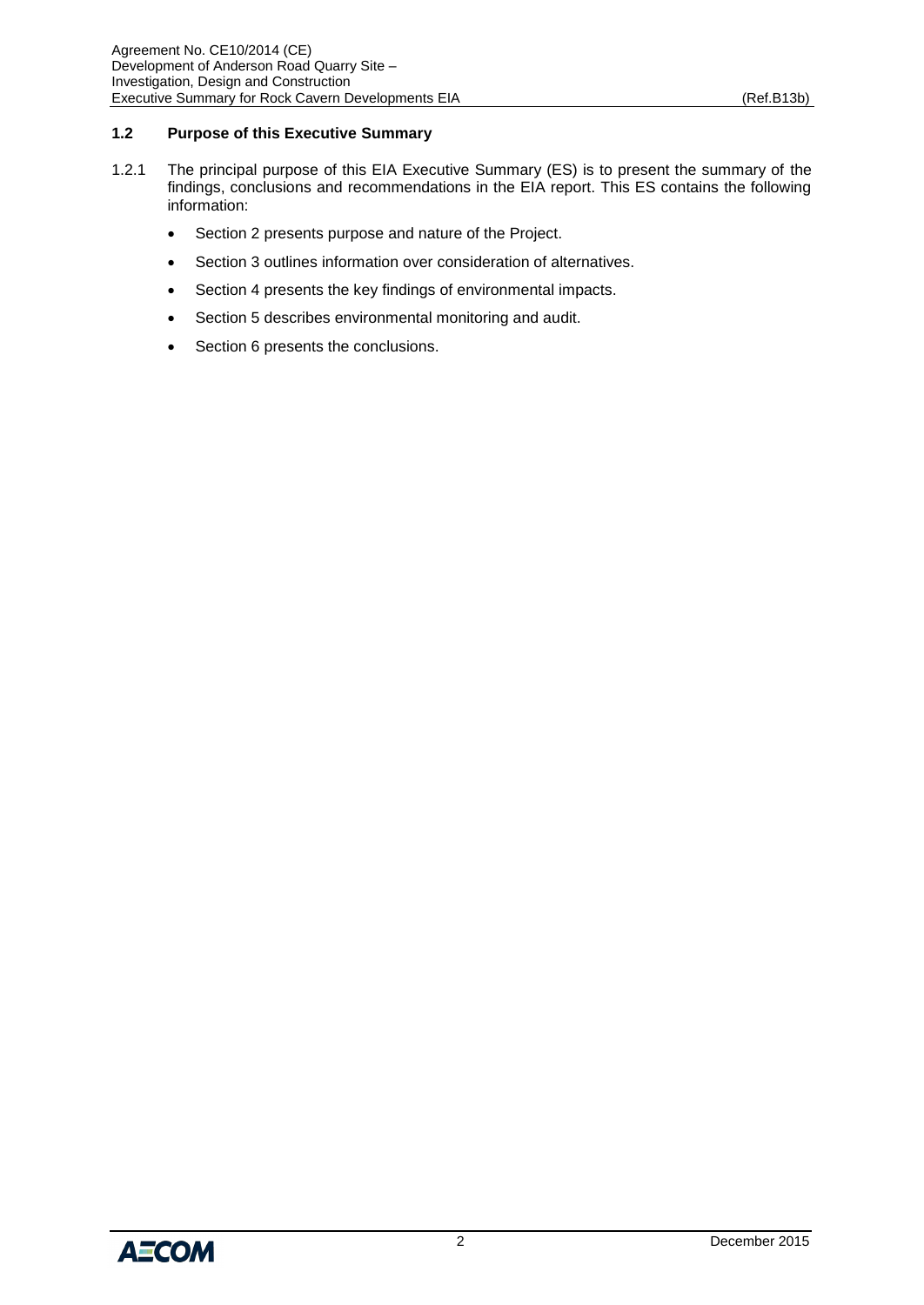# <span id="page-5-0"></span>**2 PROJECT DESCRIPTION**

#### <span id="page-5-1"></span>**2.1 Brief Description of the Project**

- 2.1.1 With reference to the EIA SB, the original scope of the proposed cavern developments under the Project comprises a cavern for quarry exhibition and caverns for commercial use as shown in **Figure 2.1** with the following details:
	- One cavern at +200mPD for quarry exhibition area/resource centre. Its dimensions are about  $25m(W)$  x 11m(H) and  $35m(D)$ ;
	- One cavern at +310mPD for commercial use (e.g. food and beverage). Its dimensions are about  $25m(W)$  x  $5m(H)$  and  $10m(D)$ ;
	- Three caverns at +310mPD for commercial use (e.g. food and beverage). Their dimensions are about 16m(W) x 4m(H) x 10m(D); and
	- Three caverns at +190mPD for commercial use (e.g. food and beverage). Their dimensions varies between 22-25m(W) x 11m(H) x 25-35m(D).
- 2.1.2 The Project Proponent has conducted a "*Market Study and Financial Analysis for Proposed Commercial Portion of ARQ Site Development*" including the proposed caverns for commercial development, which is still undergoing at the time when this EIA Report is prepared. Because decisive information on the commercial caverns is not yet available, the 7 nos. of proposed caverns for commercial use will not be constructed and developed under the ARQ project or in the foreseeable future, Hence, the proposed caverns for commercial use is not covered in this EIA.
- 2.1.3 The scope of the Project has now been revised and includes only the construction of the cavern for the quarry exhibition centre. The proposed cavern for quarry exhibition area/resource centre located at the northern rock slope of the ARQ development, which is shown in **Figure 2.2**.
- 2.1.4 The scope of the works of the proposed cavern for quarry exhibition will comprise the following activities:
	- Mobilization of construction plant and site clearance at portal area of the cavern;
	- Removal of existing vegetation at portal area of the cavern;
	- Slope excavation and stabilization works, e.g. rock dowel installation at cavern portal;
	- Rock excavation by drill and break method (estimated volume of excavation is 14,820 m<sup>3</sup> approximately) and temporary installation for cavern;
	- Permanent lining of approximate 0.9m thick and portal structure construction for cavern; and
	- Landscaping works.

# <span id="page-5-2"></span>**2.2 The Need of the Project**

- 2.2.1 The quarry operation of the Anderson Road Quarry (ARQ) Site, currently under a *Quarry Rehabilitation Contract*, will be terminated in mid-2016. The rehabilitation of the ARQ Site will provide a new landform consisting of benches and slopes on rock face, and a platform of approximate 40 ha for development.
- 2.2.2 Planning Department (PlanD) of the HKSAR Government conducted the *Planning Study on Future Land Use at Anderson Road Quarry – Feasibility Study* (the Planning Study) which was commenced and completed in 2011 and 2013 respectively. The overall objective of this Planning Study is to examine the future land use of the ARQ Site and to explore the development potential for residential and other uses.

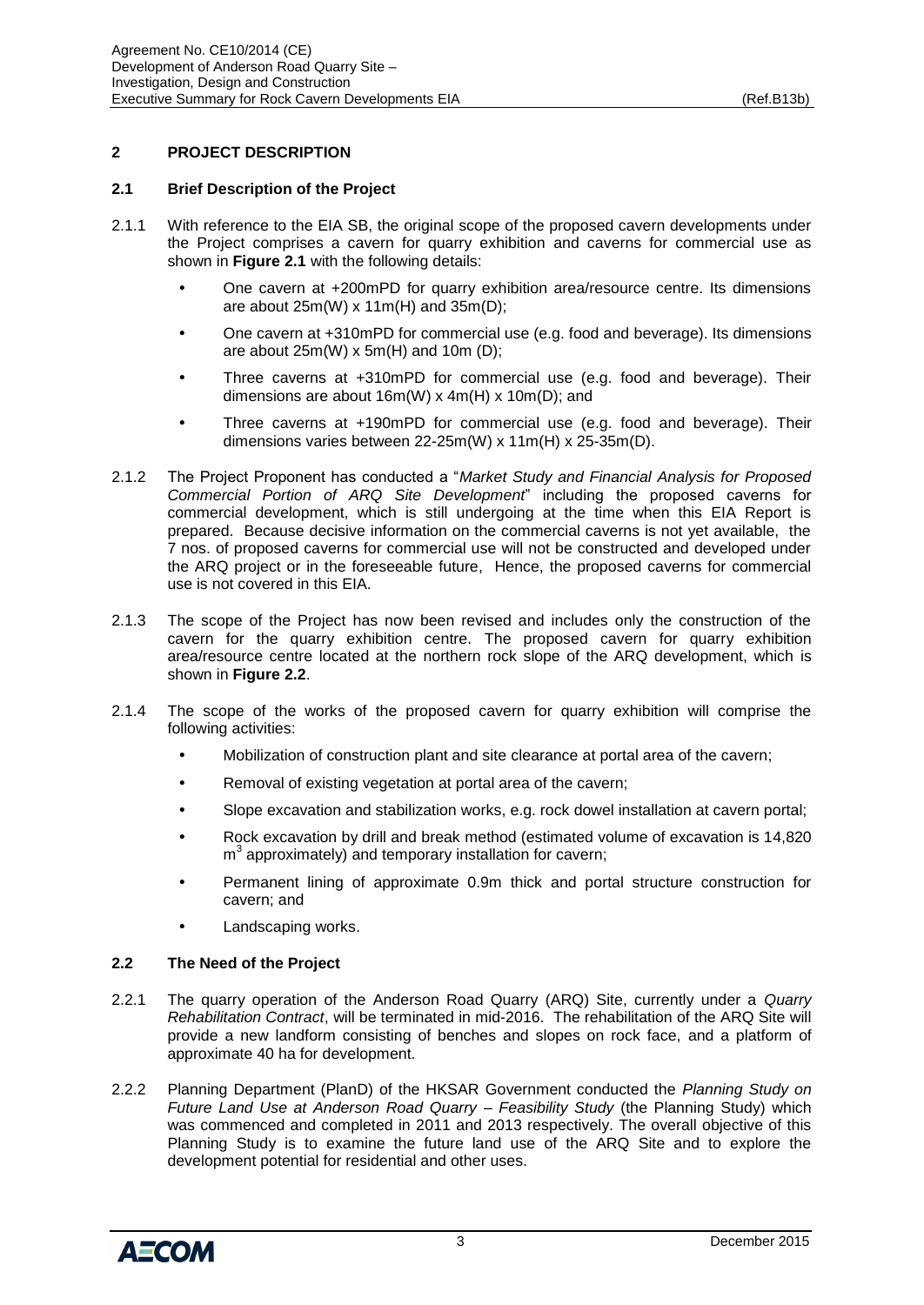- 2.2.3 According to the findings and recommendations of the Planning Study, apart from housing development, the ARQ Site also provides a solution space for accommodating district-wide G/IC provision and the potential use of the man-made slopes at the backdrop amounting over 45 ha of area should also be explored, which may include using rock cavern to accommodate suitable land uses to serve this area or to release land resources in other areas, and using the rock face for recreational purposes.
- 2.2.4 After reviewing the current available geotechnical data and site situation, it is feasible to construct some rock caverns at ARQ Site for future development. In view of the shortage of land supply for housing development in the Territory, placing of some suitable land uses e.g. G/IC facilities and/or commercial development into rock caverns to serve the ARQ area could release some of the precious land resources in other areas for residential development.
- 2.2.5 In addition, the ARQ has been in operation for more than 50 years, cavern could be used for retaining some of the features of the past quarry operation to reflect the history and for educational or tourism functions.

# <span id="page-6-0"></span>**2.3 Project Programme**

2.3.1 The works of rock cavern development will be included in Phase 2 of the main contract of site formation and infrastructures (SF&I Contract) of the ARQ Site Development. The anticipated commencement date of the SF&I Contract will be in 2016 Q3 while its Phase 2 construction works is expected to be carried out in early 2018. The anticipated construction time for the quarry exhibition cavern will be around 24 months and the anticipated completion date will be 2020.

#### <span id="page-6-1"></span>**2.4 Concurrent Projects**

2.4.1 During the period of construction for the rock cavern development, the concurrent projects with construction works in the vicinity (500m from the site of cavern construction) will include the followings:

| Project<br><b>Item</b> | <b>Works Components</b>                                                                                     | <b>Time Line</b>        |
|------------------------|-------------------------------------------------------------------------------------------------------------|-------------------------|
|                        | Site formation and infrastructure within ARQ Site                                                           | End $2016 -$ end $2020$ |
| $\mathcal{P}$          | Flood attenuation facilities (drainage retention tank and artificial<br>lake, etc.) within Quarry Park area | Early 2018 - end 2020   |
| 3                      | Salt and fresh water pumping stations at northern portion of<br><b>ARQ Site</b>                             | Mid 2018 – end 2020     |
| 4                      | Service reservoirs at +250mPD platform of rock slopes at the<br>northern portion of ARQ Site                | Mid 2018 – end 2020     |
| 5                      | Road improvement works at junction of Clear Water Bay Road<br>and On Sau Road                               | End 2016 - mid 2020     |

2.4.2 The cumulative impacts for construction phase and operation phase have been assessed respectively in the EIA.

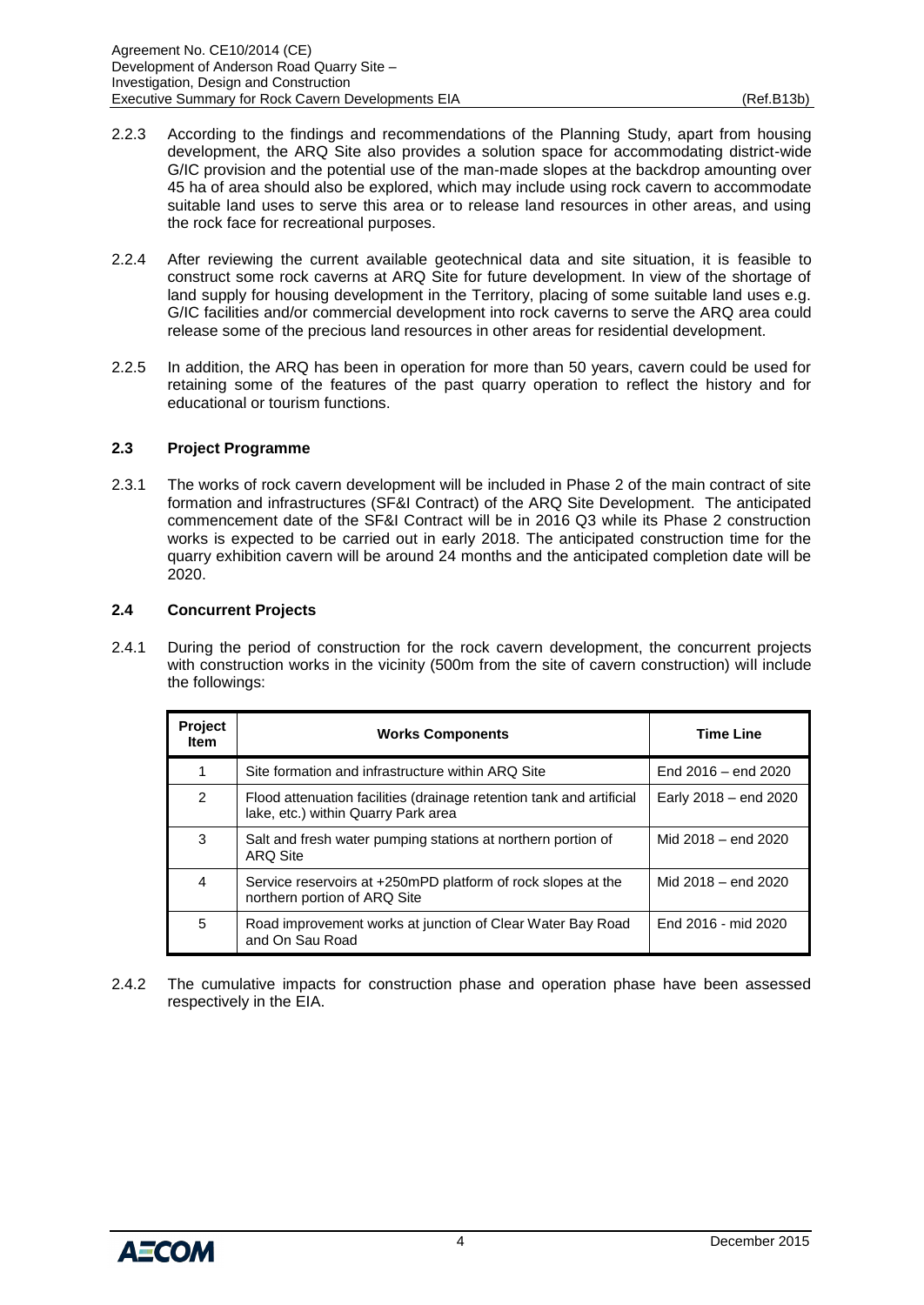# <span id="page-7-0"></span>**3 CONSIDERATION OF ALTERNATIVES**

# <span id="page-7-1"></span>**3.1 Scenario with and without the Project**

- 3.1.1 Under the *Planning Study on Future Land Use at Anderson Road Quarry – Feasibility Study* conducted by Planning Department, extensive community engagement exercise on the suggested land use options was conducted. Rock cavern on existing rock slopes was recommended for options of land supply.
- 3.1.2 The proposed rock cavern development is located at the north side of the ARQ Development. Due to its use as a quarry site, ARQ is a highly disturbed environment where ecological value is considered to be minimal. Under the rehabilitation contract (No. GE/96/10), the landscape of the quarry will be rehabilitated through extensive tree and shrub planting on exposed rock face.
- 3.1.3 Without the proposed rock cavern development, the planting established under the rehabilitation contract will, though gradually, begin to mature. Some habitats may be expected to increase in ecological value in future as a result of ecological succession, such as the maturation of shrubland into woodland.
- 3.1.4 However, without the proposed rock cavern development, the area will be left as a vacant rock face. The opportunity to fulfil the social needs of using the rock cavern as the alternative land supply will be lost. It will also be difficult to find space within ARQ development unless other land areas e.g. with residential/recreation uses are consumed.

# <span id="page-7-2"></span>**3.2 Consideration of Alternative Development Options**

- 3.2.1 The prime objectives of proposing cavern development are to fully utilize the available rock feature available and to explore the alternative way for land supply.
- 3.2.2 Since the ARQ has been in operation for more than 50 years in the Territory, it is considered worth to make efforts for retaining some of the features of quarry operation to reflect the history. An exhibition centre or a resource centre is reckoned to be a suitable way of showing the history of past quarry operation to the public.

#### Size of the exhibition centre

- 3.2.3 The proposed cavern for exhibition centre with an exhibition area of 1,000  $m^2$ , based on a usable floor area of 2.6  $m^2$  per visitor and a staff/visitor ratio of 1:13, is considered appropriate and sufficient for exhibition centre of similar nature.
- 3.2.4 Alternative footprint area of the proposed quarry exhibition cavern has been considered for accommodating larger scale of exhibition centre. After coordination with relevant government departments and with consideration of the geography of the ARQ Development and the nature / content of possible exhibition, the proposed quarry exhibition centre is considered sufficient with reference to some of the existing museums with similar nature and scale such as Police Museum (570m<sup>2</sup>) and Dr Sun Yat-sen Museum (2,560 m<sup>2</sup>) in Hong Kong. The sizes of the proposed quarry exhibition centre is approx.  $1,000m^2$ , which is in between the Police Museum and Dr Sun Yat-sen Museum. Furthermore, the added environmental benefit of the compact design is the reduction of construction and demolition materials/wastes quantity arising from the construction stage. Thus, the recommended exhibition area of approximate 1,000m <sup>2</sup>is considered appropriate.

#### Location of the exhibition centre

3.2.5 The location of the proposed quarry exhibition centre cavern is currently at the northern rock slope of the ARQ Site Development as shown in **Figure 3.1**, it is adjacent to the proposed public transport terminus and within the future Quarry Park area. Other possible locations as

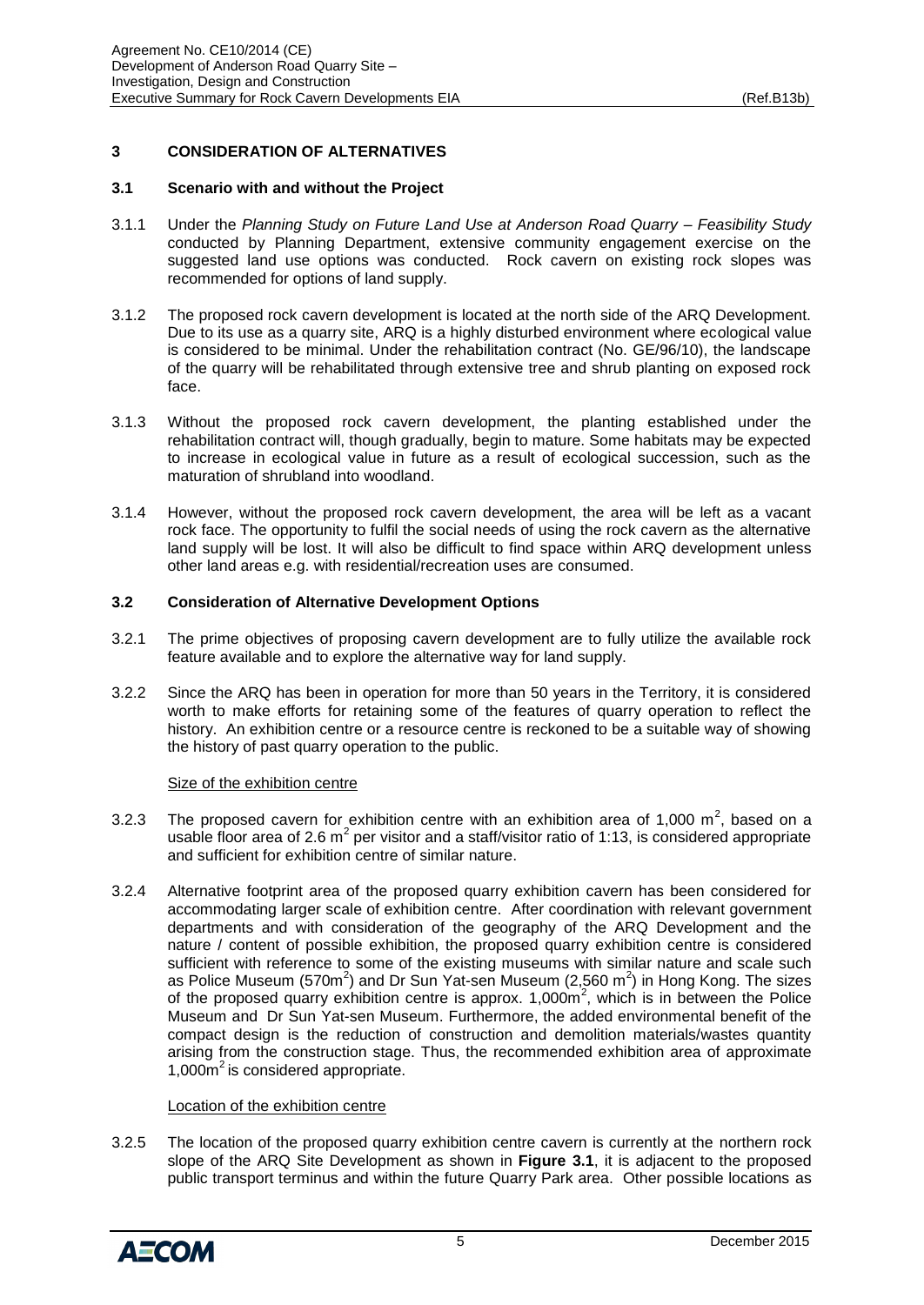indicated in **Figure 3.1** at the existing rock slopes and within the boundary of the ARQ Site Development for situating the proposed cavern for quarry exhibition centre have been examined. These locations include

- Alternative 1 Rock slopes at platform of +200mPD along and adjacent to the proposed carriageway of Road L1 (middle portion of existing rock slopes);
- Alternative 2 Rock slopes at platform of +200mPD adjacent to future development sites (south-eastern portion of existing rock slopes); and
- Alternative 3 Rock slopes at platforms of other level higher than +200mPD.
- 3.2.6 These other possible locations were considered not as suitable as the current location. Since the existing rock slopes of Alternative 1 and Alternative 2 are mainly contiguous to proposed public carriageway and residential developments, size of the cavern should be further enlarged (i.e. the environmental dis-benefit would be increasing the quantities of construction and demolition materials/wastes in the construction stage as well as the construction air quality and noise impacts) to allow assembly area for visitors and vehicular loading and unloading area for the museum cavern development if the cavern is adjacent to carriageways. In addition, there is no public access, both pedestrian and vehicular accesses to the proposed cavern under Alternative 2 if it is located adjacent to future residential developments. Nuisance will be created to the nearby future residential areas and school sites by the visitors of the quarry exhibition / museum cavern in case it is situated in the close proximity to the nearby development sites.
- 3.2.7 For Alternative 3, if the proposed quarry exhibition cavern is situated at platforms of level above +200mPD, there will be no direct connection, either pedestrian or vehicular access, from the platform of the main ARQ Site Development, which is at approximately +200mPD. Additional vehicular access and pedestrian facilities, e.g. vertical transfer system will be required for connection between the cavern and the ARQ Site Development. This will not only involve additional and substantial rock excavation and tree removal for the formation of pedestrian and vehicular accesses to the cavern (substantial construction waste and material generated as well as the associated construction air quality and noise impacts), but it will also involve extra energy consumption for the operation of the pedestrian connection (vertical transfer system) and the vehicular access road (street lighting). Furthermore, the landscape and visual impacts of Alternative 3 will be more significant and substantial comparing with the recommended location, locations of Alternative 1 and Alternative 2 since it will involve large scale site formation works for access roads and facilities.
- 3.2.8 The recommended location of the proposed cavern is within the boundary of and at the same level as the future Quarry Park such that some common facilities, e.g. visitor reception counter, loading and unloading facilities, car parking spaces, etc. could be shared between the Quarry Park and the exhibition centre cavern. This could reduce the amount of land required and better utilization of facilities.
- 3.2.9 Moreover, the proposed cavern for quarry exhibition centre will be situated adjacent to the proposed public transport terminus. This can encourage and facilitate the public visiting the exhibition centre by means of public transport.
- 3.2.10 The proposed location of the cavern is considered to be most suitable location within the Quarry Park as the rock slope at this location will provide the largest rock cover for the cavern, as the bedrock level will be dipping toward the northern end of the rock slope. The rock quality is better and the required temporary support for the cavern is envisaged to be less substantial.
- 3.2.11 The recommended location has the advantages of sharing the planned public transport and access of the Quarry Park and only requiring an emergency vehicular access for connection. Since no additional rock excavation and tree removal is required for the formation of vehicular and pedestrian accesses to the proposed quarry exhibition cavern under the recommended location, the adverse environmental impacts including construction waste / material generation, noise and air quality impacts and landscape and visual impacts of the

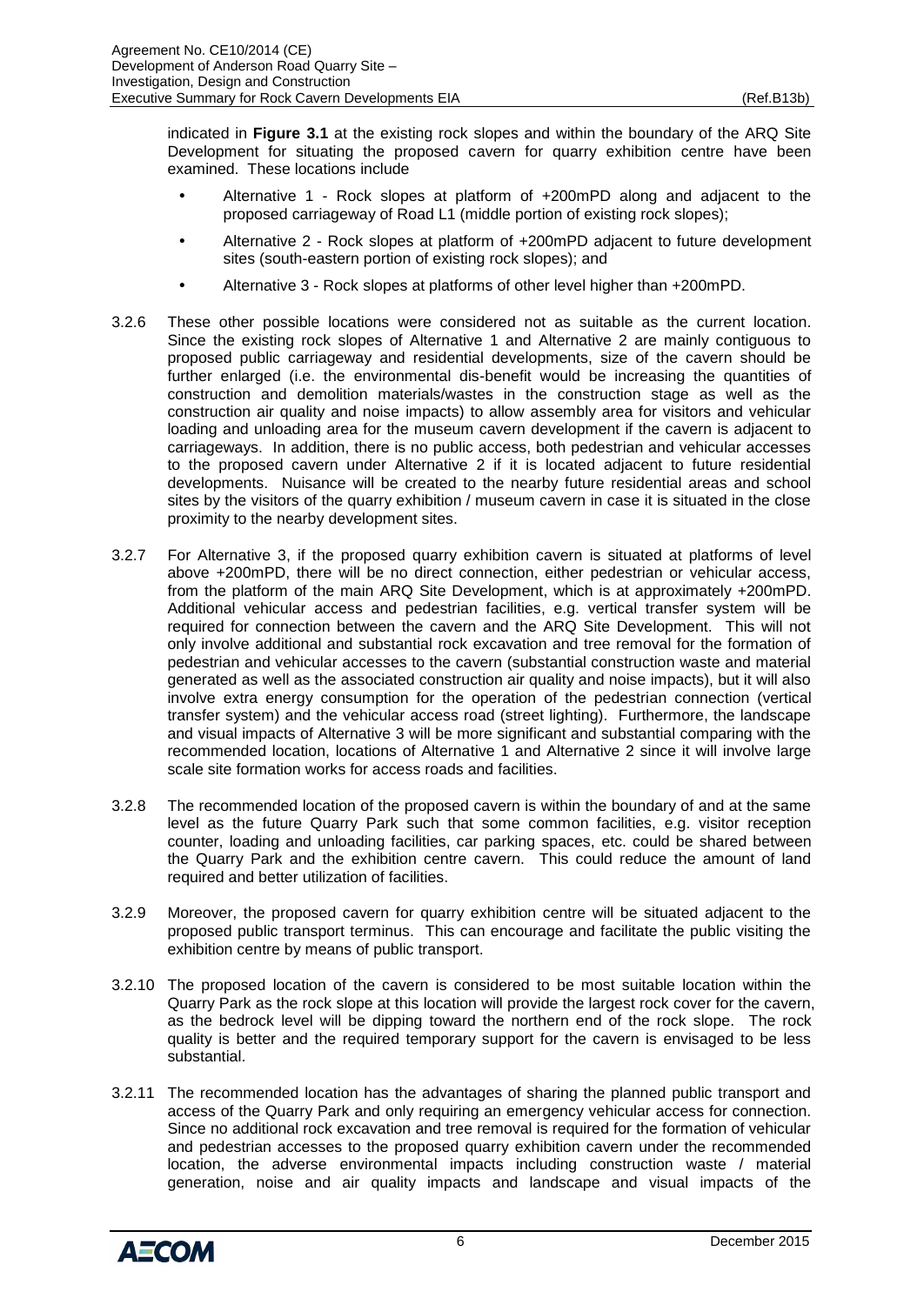recommended location are comparatively less than the alternative locations. Summary of the environmental benefits and dis-benefits of alternative options are shown below:

| Environmental<br><b>Consideration</b>                                                            | <b>Alternative 1</b>                                                                                                                                                                                                                                                                | <b>Alternative 2</b>                                                                                                                                                                                                                                                                | <b>Alternative 3</b>                                                                                                                                                                                                                                                                                    | Recommended                                                                                                                                                                                                                                                                                                                             |
|--------------------------------------------------------------------------------------------------|-------------------------------------------------------------------------------------------------------------------------------------------------------------------------------------------------------------------------------------------------------------------------------------|-------------------------------------------------------------------------------------------------------------------------------------------------------------------------------------------------------------------------------------------------------------------------------------|---------------------------------------------------------------------------------------------------------------------------------------------------------------------------------------------------------------------------------------------------------------------------------------------------------|-----------------------------------------------------------------------------------------------------------------------------------------------------------------------------------------------------------------------------------------------------------------------------------------------------------------------------------------|
| Rock<br><b>Excavation</b><br><b>Quantities</b>                                                   | Extra rock<br>excavation<br>required for<br>formation of<br>loading &<br>unloading<br>facilities and<br>assembly area                                                                                                                                                               | Extra rock<br>excavation<br>required for<br>formation of<br>loading &<br>unloading<br>facilities and<br>assembly area                                                                                                                                                               | Substantial rock<br>excavation<br>required for<br>formation of<br>loading &<br>unloading<br>facilities.<br>assembly area,<br>vehicular access<br>road and<br>pedestrian<br>connection<br>facilities                                                                                                     | No extra rock<br>excavation<br>required as visitor<br>facilities including<br>assembly area,<br>loading and<br>unloading<br>facilities can be<br>shared with the<br>future Quarry<br>Park.                                                                                                                                              |
| Impacts to<br><b>Existing Trees</b>                                                              | Removal of<br>additional trees<br>on rock slopes<br>required due to<br>the site formation<br>works of loading<br>& unloading and<br>assembly area<br>facilities                                                                                                                     | Removal of<br>additional trees<br>on rock slopes<br>required due to<br>the site formation<br>works of loading<br>& unloading and<br>assembly area<br>facilities                                                                                                                     | Removal of<br>additional trees<br>on rock slopes<br>required due to<br>the site formation<br>works of loading<br>& unloading,<br>assembly area<br>facilities, vehicular<br>access road and<br>pedestrian<br>connection<br>facilities                                                                    | No additional tree<br>removal is<br>required.                                                                                                                                                                                                                                                                                           |
| <b>Nuisance of</b><br><b>Operation to</b><br><b>Nearby</b><br><b>Development</b><br><b>Sites</b> | Close to the<br>residential area<br>and level of<br>nuisance is<br>slightly to<br>moderate                                                                                                                                                                                          | No direct<br>vehicular &<br>pedestrian access<br>from public road<br>to quarry<br>exhibition cavern.<br>Access will be in<br>close proximity to<br>development<br>sites. Nuisance<br>to nearby<br>development sites<br>is substantial.                                              | Quarry exhibition<br>cavern will be at<br>higher level<br>platform of<br>existing rock<br>slopes and will be<br>away from<br>development site.<br>Nuisance is minor<br>comparatively.                                                                                                                   | Quarry exhibition<br>cavern will be<br>within future<br>Quarry Park and<br>away from the<br>development<br>sites. Nuisance is<br>minimal.                                                                                                                                                                                               |
| <b>Construction</b><br>Noise & Air<br>Quality<br><b>Impacts</b>                                  | Larger extent of<br>rock excavation<br>due to site<br>formation works<br>for loading &<br>unloading area for<br>quarry exhibition<br>cavern comparing<br>with the<br>recommended<br>location. Hence,<br>the construction<br>noise and air<br>quality impacts<br>are higher as well. | Larger extent of<br>rock excavation<br>due to site<br>formation works<br>for loading &<br>unloading area for<br>quarry exhibition<br>cavern comparing<br>with the<br>recommended<br>location. Hence,<br>the construction<br>noise and air<br>quality impacts<br>are higher as well. | Extent of site<br>formation works<br>and rock<br>excavation works<br>will be the<br>greatest amongst<br>all 4 location<br>options due to the<br>provision of<br>vehicular and<br>pedestrian<br>accesses.<br>Hence, the<br>construction noise<br>and air quality<br>impacts are the<br>most significant. | No additional rock<br>excavation will be<br>required for the<br>provision of<br>access road and<br>loading &<br>unloading<br>facilities of the<br>quarry exhibition<br>cavern as they<br>are all within the<br>future Quarry<br>Park area.<br>Hence, the<br>construction noise<br>& air quality<br>impacts are the<br>least amongst the |

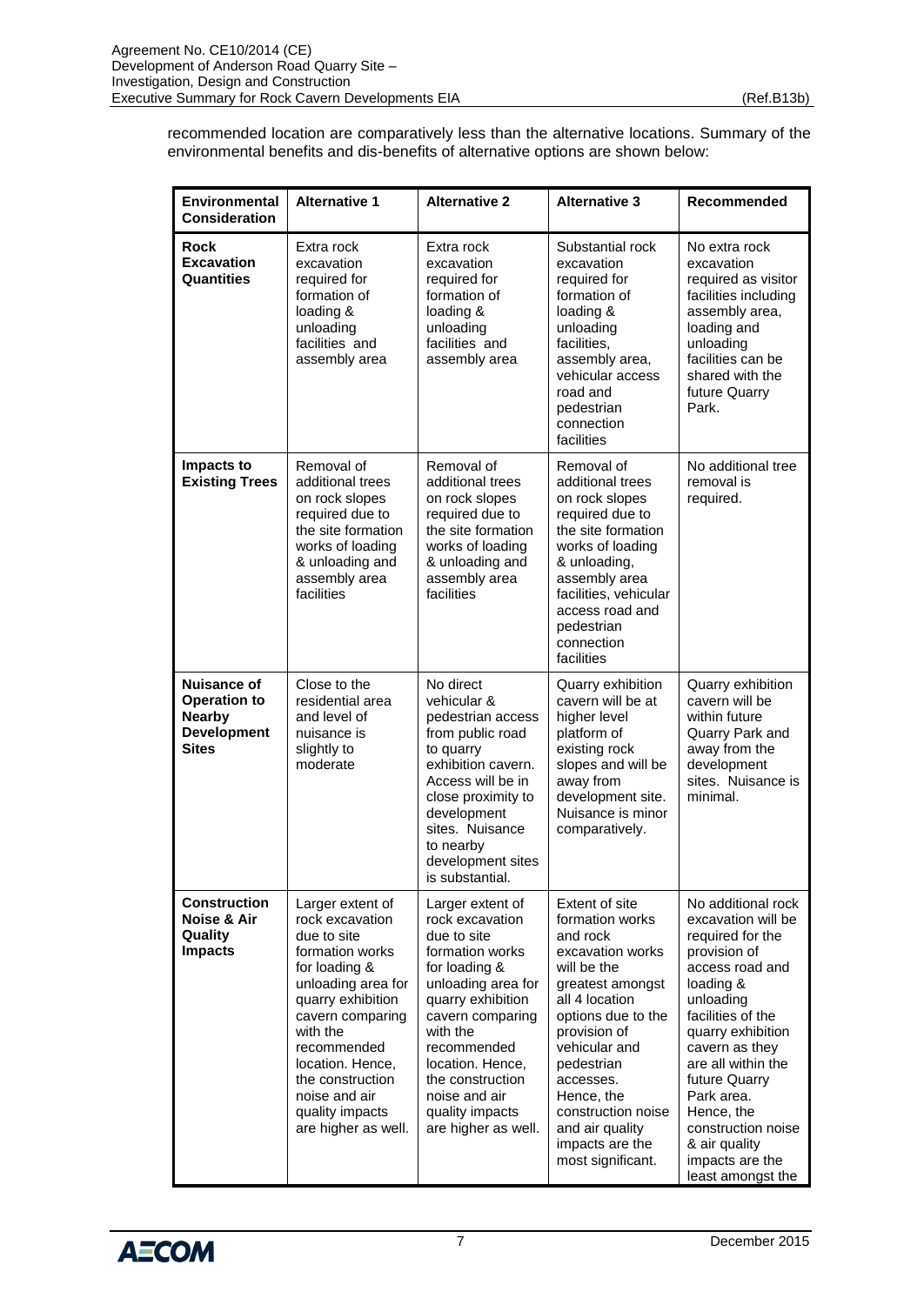| Environmental<br><b>Consideration</b> | <b>Alternative 1</b> | <b>Alternative 2</b> | <b>Alternative 3</b>                                                                                                                                                                                          | Recommended   |
|---------------------------------------|----------------------|----------------------|---------------------------------------------------------------------------------------------------------------------------------------------------------------------------------------------------------------|---------------|
|                                       |                      |                      |                                                                                                                                                                                                               | 4 options.    |
| <b>Visual</b><br><b>Impacts</b>       | Insignificant        | Insignificant        | Critical as the<br>provision of<br>vehicular access<br>road and<br>pedestrian<br>connection<br>facilities will<br>involve<br>substantial rock<br>excavation and<br>tree removal at<br>existing rock<br>slopes | Insignificant |

Alternative use of cavern apart from exhibition centre

- 3.2.12 Apart from the use of quarry exhibition centre, the proposed cavern has been considered for other alternative functional or operational uses, e.g. public utilities facilities like the proposed fresh and salt water pumping stations of the ARQ Development.
- 3.2.13 Placing public utilities facilities like the proposed fresh and salt water pumping stations into the proposed cavern is technically feasible in general. However, the proposed fresh and salt water pumping station of the ARQ Site Development will be fed from the existing Anderson Road No. 3 Freshwater Service Reservoir (AR3-FWSR) and Anderson Road Saltwater Service Reservoir (ARSWSR) respectively. These two service reservoirs are currently situated level of +190mPD to +200mPD approximately which is the slightly below the level of the proposed cavern for the quarry exhibition centre. In case the proposed cavern is changed for pumping station use, the pressure head difference between the service reservoirs and the pumping stations is inadequate to drive the water pumps and hence the cavern for accommodating the pumping stations should be excavated deeper in order to achieve the functional requirement of pumping stations and hence increasing the construction difficulties and volume of rock excavation for cavern (i.e. the environmental dis-benefit would be increasing the quantity of construction and demolition materials/waste in construction stage) and associated pipe works.
- 3.2.14 Furthermore, the vehicular maintenance access for the pumping stations would pass through the future Quarry Park and impose significant disturbance and constraints to the operation and design of the Quarry Park. In view of the above concerns, the proposed cavern is not recommended to be used for other public facilities.
- 3.2.15 In consideration of the regional significance of the future Quarry Park, a cavern for museum or exhibition centre is important and appropriate use for showcasing the quarrying history of the ARQ over other possible uses of the cavern.

# <span id="page-10-0"></span>**3.3 Alternative Construction Methods and Sequences of Works**

3.3.1 There are a number of rock excavation methods to be used such as mechanical means by drill and split (or drill and break), use of chemical expansion agent, Cardox method and drilland-blast technique.

#### Mechanical excavation method

3.3.2 The excavation method is by means of hydraulic excavator, hammer and hydraulic splitter. The hydraulic splitter acts by increasing the tensile strength beyond that of the material and a split will occur. This method is suitable for small portion excavation, and an excavation conducts very close to sensitive receiver from vibration, i.e. gas & water mains, railway track,

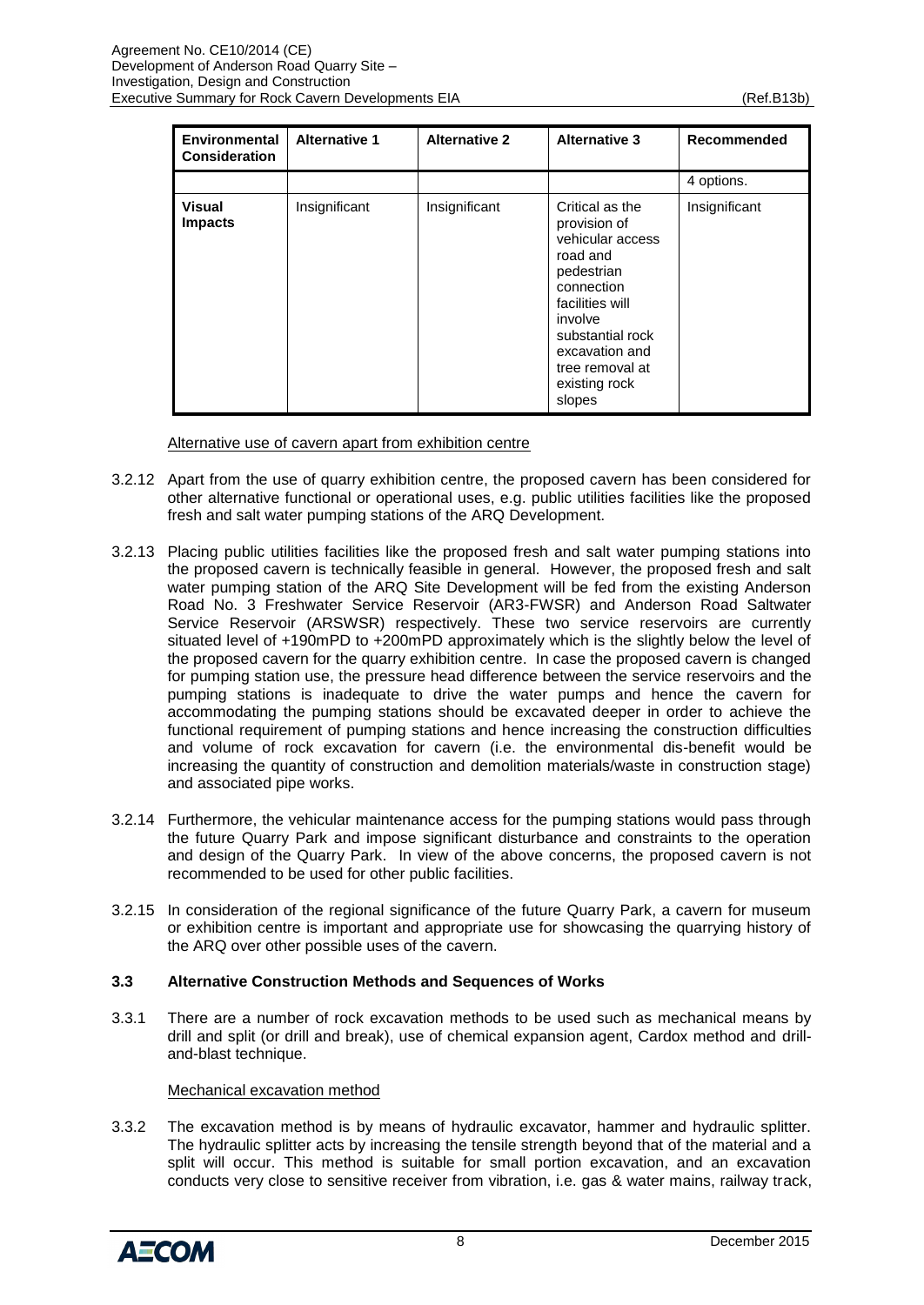information transmission system / communication cables, etc. Disadvantage – Slow production rate for high strength rock mass (less than 40  $m<sup>3</sup>$  per 8-hrs per one-work-site, including rock removal). For worst scenario of MTR West Kowloon Terminal experience, only  $30m<sup>3</sup>$  per day, with 4 drill rigs and 3 breakers.

#### Use of chemical expansion agent

3.3.3 This method makes use of the expansion force of the injected very high expansive capability chemical slurry. After self-expansive chemical slurry is poured into holes drilled in rocks, the expansive stress gradually increases with time, and generates the expansive stress. The material will then be cracked down. Therefore, this fracture mechanism is distinguished from a breakage by blasting. This method is suitable for small portion excavation, and an excavation conducts very close to sensitive receiver from vibration, i.e. gas & water mains, railway track, information transmission system/communication, etc. Disadvantage of this method is slow production rate  $(< 40 \text{ m}^3 \text{ per } 8\text{-hr}$  shift), long standing time (up to 24 hours), and not suitable for fractured & weak rock mass.

#### Cardox method

3.3.4 The Cardox system is based on liquid carbon dioxide being converted to high pressure carbon dioxide gas with ignition. Tubes are filled with liquid carbon dioxide. When energized by the application of a small electrical charge, the chemical heater instantly converts the liquid carbon dioxide to a gas. This conversion expands the  $CO<sub>2</sub>$  volume and builds up pressure inside the tube. This instantaneous build-up in pressure reaches the yielding pressure of the rupture (shear) disc which bursts releasing a heaving mass of carbon dioxide which breaks the surrounding material. The advantages are low vibration effects to surroundings, environmental friendly, highly safe of rock breaking method and have similar production to drill-and-split. However, the disadvantages of the Cardox method are relative high operation cost and not suitable for very high strength rock such as Tuff and Granite.

#### Conventional drill and blast method

- 3.3.5 This method is suitable for bulk excavation in non-sensitive area (i.e. remote area). Approx. production rate:  $> 100$  m<sup>3</sup> per 8-hrs per one-work-face. Disadvantage – explosive handling including supply, transportation and storage is an issue on hazards for this project. It also requires longer process time (normally longer than 9 months) applying blast permit. Geotechnical features surrounded the caverns will be key sensitive receivers to control the blasting works. Hence, 2m round per blast for excavation and 2 days per blast (which considers drill, blast, muck out and installation of temporary support) may be expected.
- 3.3.6 Having reviewed the general layout of the museum cavern, the anticipated excavation sequence of the entrance and exit adits of the cavern, where the section locates below the berm +210 mPD, cut-and-cover method will be adopted due to the rock cover is very shallow of 2 m. The remaining section of adits will be full face excavation. The main cavern will be excavated by using top head and bench method.

#### Environmental benefits and dis-benefits for construction methods

3.3.7 Common to the mechanical excavation method, use of chemical expansion agent and Cardox method, they are purposed to control the rock breaking process and the environmental impacts particularly noise and dust are minimized. As the works will be carried out inside the caverns, the environmental impacts to the surroundings are controlled and minimized. The dis-benefits would be the long construction time. For the drill and blast method, the environmental benefit is the faster construction time, while the environmental dis-benefit is the hazards to the surroundings arising from the handling, transportation and storage of explosive. Balancing the benefits and disbenefits, use of chemical expansion agent and Cardox is not suitable for hard rock found in the site and the production rate would be low with long construction period (which means longer duration of environmental impacts e.g. noise and

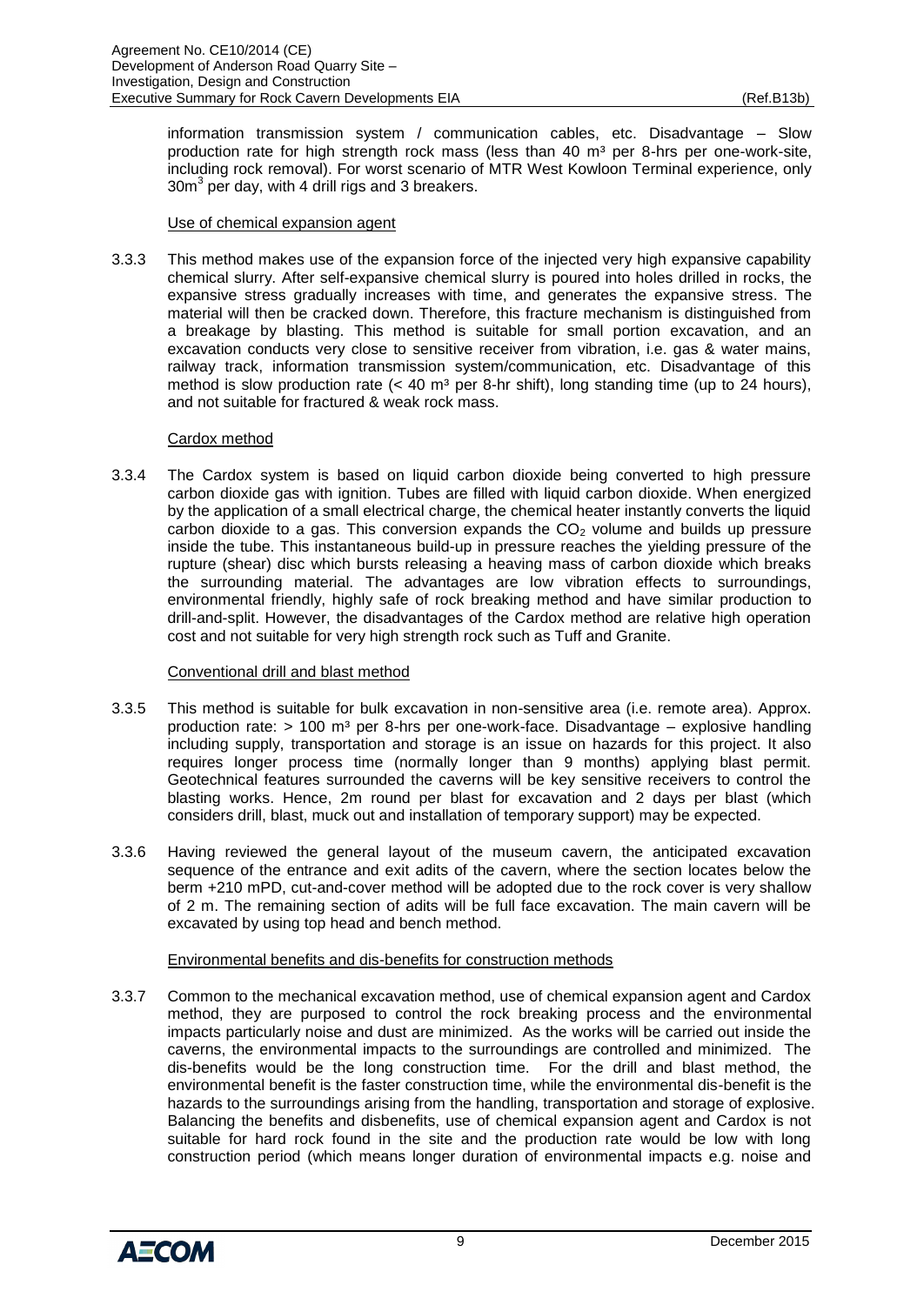dust emission). Therefore, the method is considered not suitable for meeting the programme of this Project.

#### <span id="page-12-0"></span>**3.4 Selection of Preferred Scenario**

- 3.4.1 Based on the general layout of the quarry museum cavern, the calculated total excavation volume is about 14,820 m<sup>3</sup>.
- 3.4.2 The most likely excavation method would be mechanical or drill-and-blast methods. Further comparison with mechanical and drill-and-blast methods (only for museum cavern excavation) is summarized in the table below:

|                                  | <b>Mechanical</b>                                                                                                               | <b>Drill-and-Blast</b>                                                                                                                        |
|----------------------------------|---------------------------------------------------------------------------------------------------------------------------------|-----------------------------------------------------------------------------------------------------------------------------------------------|
| Production rate (per 8hr shift)  | 30 m <sup>3</sup> (nominal) per 1-work site-<br>machine<br>$[60 \text{ m}^3$ (nominal) per 2-work site-<br>machines, and so on] | $> 100 \text{ m}^3$                                                                                                                           |
| <b>Environmental Benefits</b>    | Controllable production rate and<br>minimize the adverse impact<br>Impacts controlled inside the<br>caverns                     | Shorter construction time                                                                                                                     |
| <b>Environmental Disbenefits</b> | Slower production and longer<br>construction time                                                                               | Handling, transportation and<br>storage of explosives having<br>hazards to surroundings<br>Additional control/restrictions<br>during blasting |
| Permit application duration      | Not applicable                                                                                                                  | At least 9 months                                                                                                                             |
| Excavation duration              | If 2-work site-machines deployed:<br>$14,820 / 60 = 247$ days                                                                   | $14,820 / 100 = 149$ days                                                                                                                     |
| Total duration                   | 247 days                                                                                                                        | 9 months + 149 days = 419<br>days                                                                                                             |

3.4.3 The above calculation shows that mechanical excavation method (i.e. by means of drill-andsplit) will be the most preferable excavation method from a construction progress view point. The method has less environmental impacts in terms of construction noise and dust emission, as the excavation works for the cavern space will be conducted within the cavern space. It does not involve delivery storage and handling of explosive and hence minimises the hazard to the public.

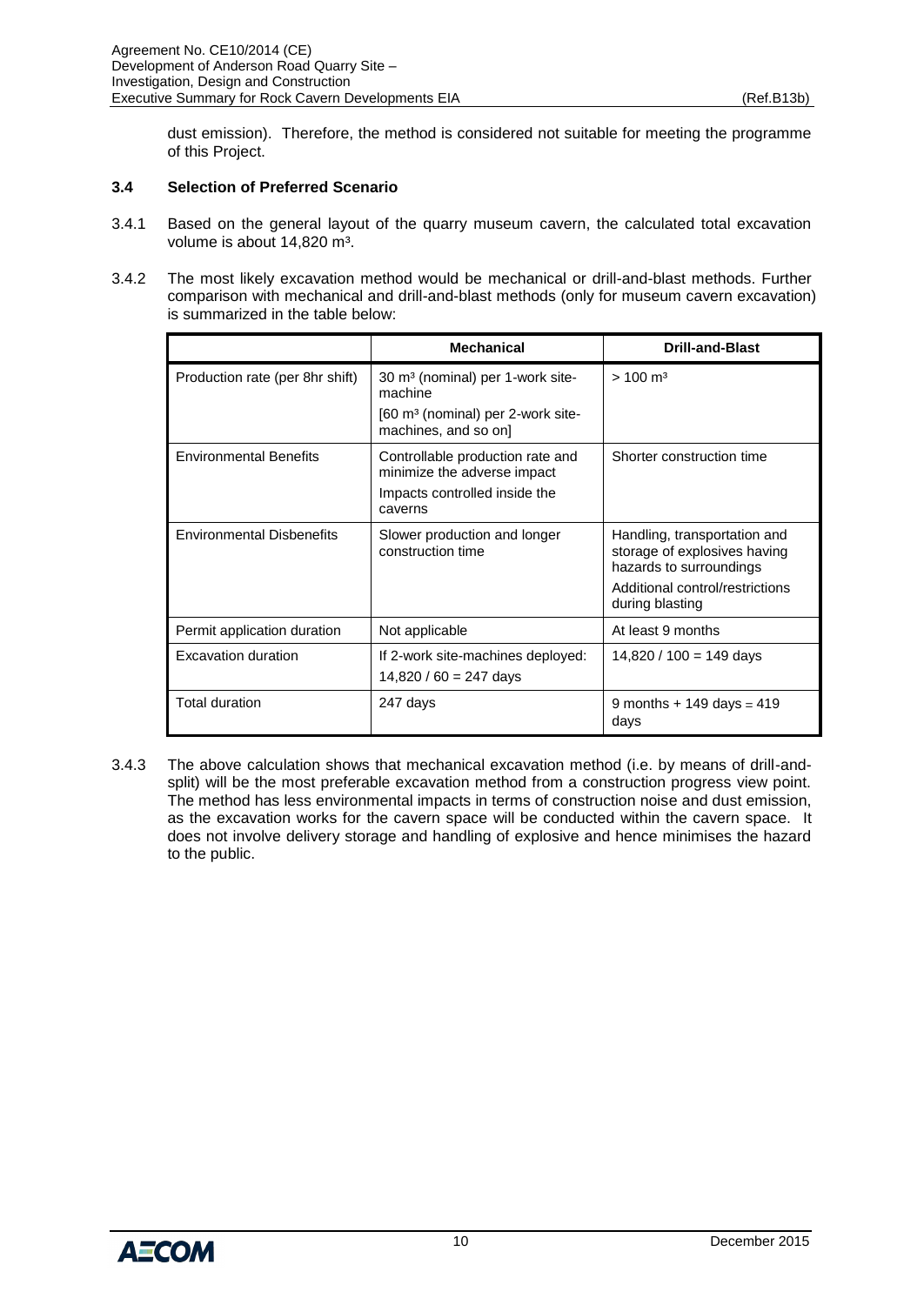# <span id="page-13-0"></span>**4 KEY FINDINGS OF THE ENVIRONMENTAL IMPACTS**

# <span id="page-13-1"></span>**4.1 Air Quality**

# Construction Phase

4.1.1 Fugitive dust impact assessment taking into cumulative impact from concurrent projects within the study area has been conducted. With the provision of suitable dust mitigation measures, results indicate that all air sensitive receivers (ASRs) would comply with the 1-hour TSP EIAO-TM, 24-hour average Respirable Suspended Particles (RSP) / Fine Suspended Particles (FSP) and annual average RSP/FSP criteria under AQOs.

# Operational Phase

- 4.1.2 Based on the preliminary traffic forecast, the induced daily traffic (2-way) would be in the order of 50 vehicles/day induced on the local distributor road and the traffic is mainly attributed to the maintenance activities (wastes collection and daily necessities delivery) and work-related transport (e.g. exhibition materials transport). Comparing to the traffic flows of nearby local distributors (i.e. Road L1 & L2) which have around 4000 vehicles /day, the induced traffic volume is small and hence it would not cause adverse air quality to the surroundings.
- 4.1.3 Reference has been made to the approved Schedule 3 EIA Report for Anderson Road Quarry Development (Register No.: AEIAR-183/2014) for the predicted air quality condition in the vicinity of the cavern development during the operational phase of ARQ Site. The predicted representative air pollutants concentration including  $NO<sub>2</sub>$ , RSP and FSP at the worst-case year (i.e. Year 2026) on areas nearby the cavern development are well complied to the AQOs with taken the nearby emission sources into account. Provided that the location of fresh air intake for the cavern will be properly located with sufficient buffer distance to emission sources, adverse air quality impact is not anticipated to the proposed exhibition area/resource centre in cavern.

# <span id="page-13-2"></span>**4.2 Noise**

#### Construction Phase

- 4.2.1 Noise impacts arising from the construction activities of the project are assessed for noise sensitive receivers (NSRs) located in proximity of the works areas. Cumulative unmitigated construction noise levels at the representative NSRs are predicted to be in the range of 61 to 72 dB(A), complying with the construction noise criterion of 75 dB(A). No adverse construction noise impact is therefore anticipated.
- 4.2.2 With respect to the Project's contribution alone, it is recommended that the future contractors should follow the requirements set out in the "Recommended Environmental Pollution Control Clauses" published by EPD and adopt good site practice to minimise construction noise impacts on the surrounding environment.

# Operational Phase

4.2.3 The maximum permissible sound power levels at daytime/evening time and night-time of the ventilation shaft of the cavern are determined. With the proper selection of plant and adoption of acoustic treatment, the NSRs would not be adversely affected.

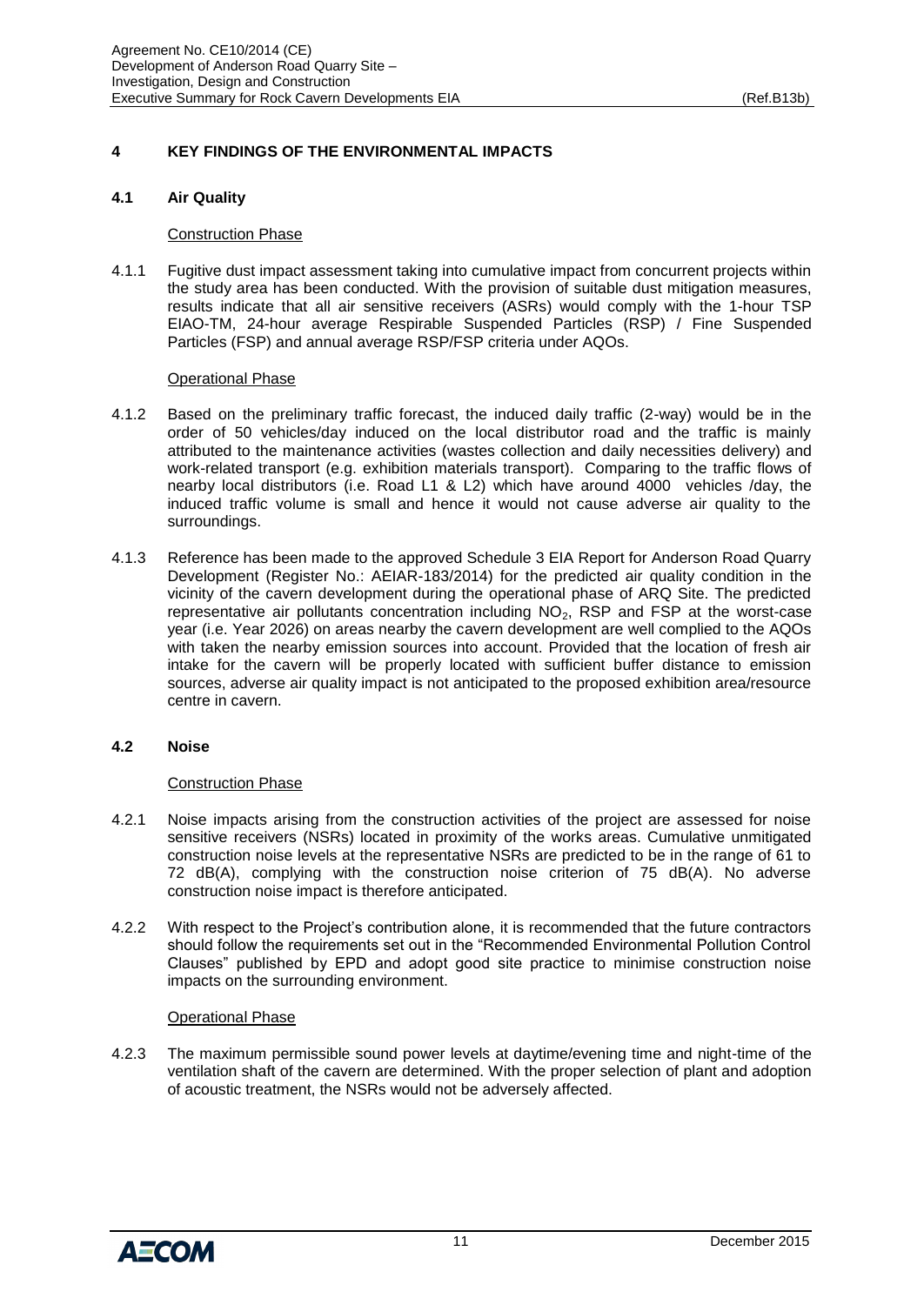# <span id="page-14-0"></span>**4.3 Water Quality**

#### Construction Phase

4.3.1 Water Sensitive Receivers (WSRs) were identified for the water quality impact assessment. The key issue from the land-based construction activities would be the potential release of wastewater from surface works areas, open cut excavation and groundwater infiltration during the formation of rock cavern. Minimization of water quality deterioration could be achieved through implementing adequate mitigation measures, such as control of construction site run-off and effluent. A water quality monitoring and audit programme will be implemented to ensure the effectiveness of the proposed water quality mitigation measures.

#### Operational Phase

4.3.2 The key source of potential impact on water quality during the operational phase would be the sewage and wastewater generated from the rock cavern development. However, no adverse water quality impact associated with the operational phase would be anticipated, provided that adequate sewerage and sewage treatment facilities are properly implemented to accommodate all the sewage effluents.

#### <span id="page-14-1"></span>**4.4 Sewerage and Sewage Treatment**

- 4.4.1 The proposed sewer network in the ARQ development will be designed to cater for future residential development, commercial activities and sewage flow arising from the cavern development.
- 4.4.2 The sewage flow from the cavern development is estimated to be about 8.4m<sup>3</sup>/day, which is around 0.1% of the total sewage flow of ARQ (i.e. 8,863m $3$ /day), and has been taken in account in the design of ARQ sewerage system. Therefore, sewerage and sewage implications arising from cavern development are not anticipated.

#### <span id="page-14-2"></span>**4.5 Waste Management**

#### Construction Phase

- 4.5.1 Construction and demolition (C&D) materials would be generated from excavation works for museum cavern which include: Main Museum, Entrance/Exit Adits and M&E Niches. The C&D materials would comprise both inert and non-inert components, such as soil, artificial hard materials (AHM) (i.e. broken concrete, etc.), rocks, wood and metals. The Engineer has estimated the volume of surplus C&D materials to be approximately 18,175m<sup>3</sup> of inert materials and approximately  $310m<sup>3</sup>$  of non-inert materials. There is no sediment present requiring marine disposal.
- 4.5.2 The C&D materials would be sorted on-site and the inert portion would be stored in different containers, skips or stockpiles to re-use on-site as far as possible to minimise the net amount of C&D materials generated from this Project. Surplus excavated materials, mainly the excavated rock material of size over 200mm, would be recycled and crushed into aggregates for reuse either at the main site of the ARQ project or other construction projects. The potential environmental impacts arising from the handling and disposal of the inert C&D materials, such as air and odour emissions, noise and potential hazard, would be negligible. Appropriate measures should be taken to minimise potential adverse impacts from dust during the transportation of C&D materials. Non-inert C&D materials generated would be reused and recycled as much as possible before disposing to landfills.
- 4.5.3 Other waste materials, including general refuse and chemical waste would also be generated throughout construction. Provided that these identified wastes would be handled, transported and disposed of using the recommended methods and that good site practices would be strictly followed, adverse environmental impacts are not expected.

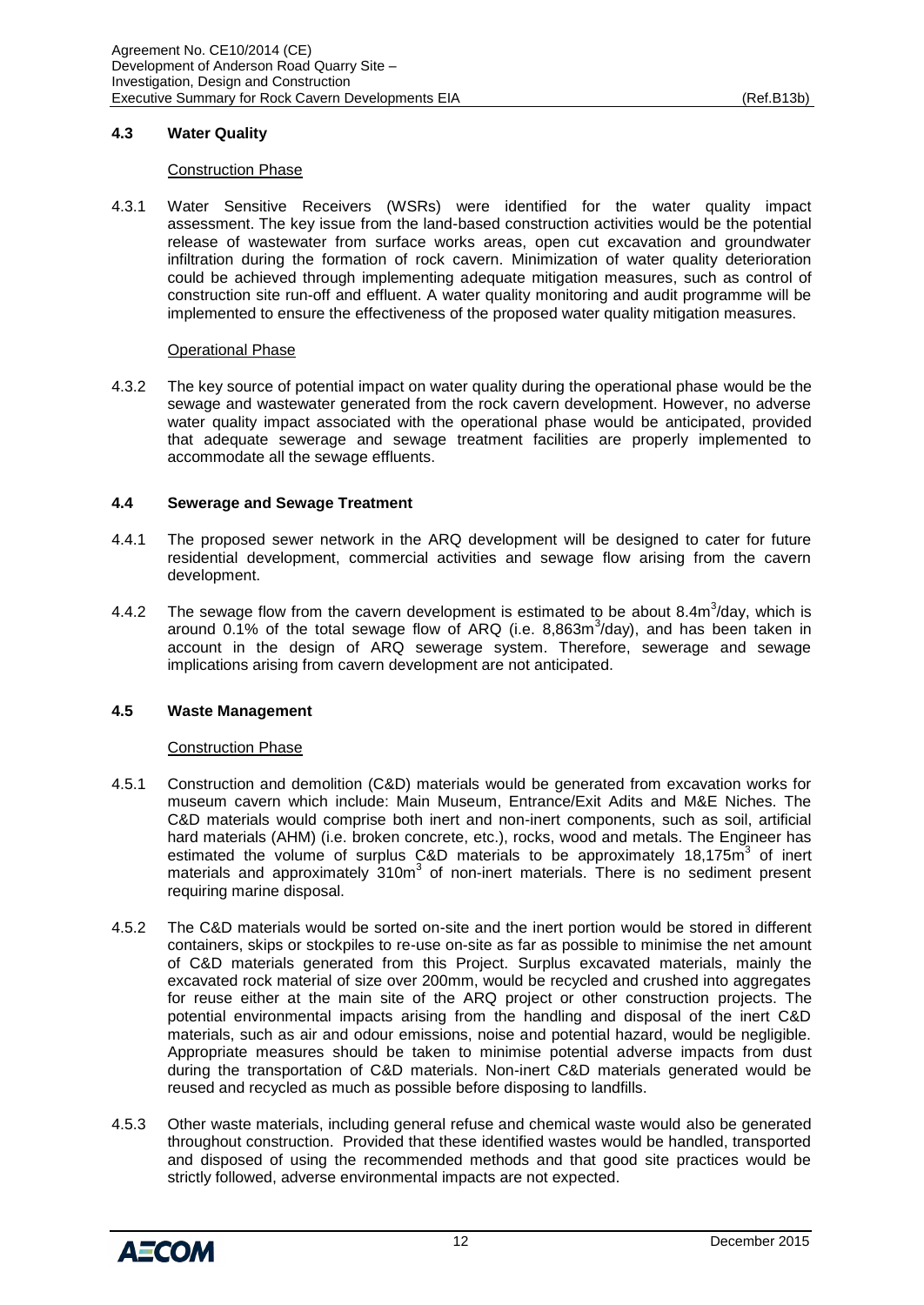#### Operational Phase

- 4.5.4 It is expected that general refuse will be generated during the operational phase of the Project. As advised by Leisure and Cultural Services Department, the area of the quarry exhibition and supporting facilities will be 1,000 $m^2$  and 800 $m^2$  respectively. It is assumed that (1) each customer occupy 2.6 m<sup>2</sup>, (2) 1 retail staff serves 13 visitors, (3) waste generation rate = 2.69 kg/person/day. By using the above assumptions, it is expected during the operation of the Project there will be 385 customers and 30 retail staff per day. As such, the general refuse generated will be about 1,116 kg/day.
- 4.5.5 Sufficient recycling containers are recommended to be provided at suitable locations to encourage recycling of such waste as aluminium cans, plastics and waste paper. The refuse must be disposed at approved waste transfer or disposal facilities by refuse collection vehicle. As such it is considered to have no adverse or minimal environmental impacts.

# <span id="page-15-0"></span>**4.6 Landscape and Visual**

- 4.6.1 The scale of the Rock Cavern Development (RCD) is small and is located in the rock slope adjacent to the proposed Open Space, which is currently semi-barren with some vegetation on slope platforms. Landscape impact is, therefore, minimal and is limited only to the works area, whilst visual impact is slight to Insubstantial due to its small scale and great distance from potential visually sensitive receivers. Landscape and visual impacts are minimized through revegetation proposals and proposed hardscape/façade treatment to the future Quarry Museum of the RCD. It is considered that the RCD scheme will complement the proposed Open Space stipulated in Kwun Tong (North) Outline Zoning Plan (OZP) No. S/K14N/14 gazetted on 26 June 2015 and will have enhancement to both landscape and visual perspective.
- 4.6.2 Based on the tree survey, 30 existing trees which located in front of and above the proposed RCD would be impacted by the RCD. These trees are common species including Acacia confusa and Casuarina equisetifolia. Most trees are generally in poor form, poor structural condition and fair health condition. Aesthetic value is moderate. All of the 30 existing trees are in conflict with the development works area and are proposed to be felled. 30 compensatory trees are proposed near the entrance to cavern and on the platform to maximize greening opportunity and minimize visual impacts.
- 4.6.3 Only quarry site and trees in front of and above the proposed RCD are impacted by the proposed RCD due to site formation works, stockpiling of construction and demolition materials and construction of Portal within the works area. Sensitivity of change of trees in front of and above the proposed RCD is medium. Magnitude of Change to those trees is expected to be large. Impact Significance Threshold of trees in front of and above the proposed RCD is substantial before mitigation but is reduced to moderate after mitigation. Impact Significance Threshold of quarry site is slight before mitigation and is reduced to insubstantial after mitigation. Landscape treatment to slope, compensatory tree planting and shrub planting are proposed as mitigation measures to landscape impact to trees in front of and above the proposed RCD.
- 4.6.4 The scale and the extent of RCD are small. The proposed RCD is visible mainly at the quarry within the proposed Open Space and the residential areas immediately adjacent to the Open Space. Since the RCD is located at 200mPD and other existing residential areas to the west to the development are located around 50mPD – 100mPD, the RCD is non-visual from these areas due to the topography of the site. Impacts to visually sensitivity receivers from within the site and from the planned Development at Anderson Road (DAR) have been assessed. Impact Significance Threshold for all visually sensitivity receivers is slight before mitigation and is further reduced to insubstantial after mitigation. Decorative screen hoarding, sensitive and aesthetically pleasing cavern portal design, landscape treatment to slope, and compensatory tree planting and shrub planting are proposed as mitigation measures to visual impacts to visually sensitivity receivers.

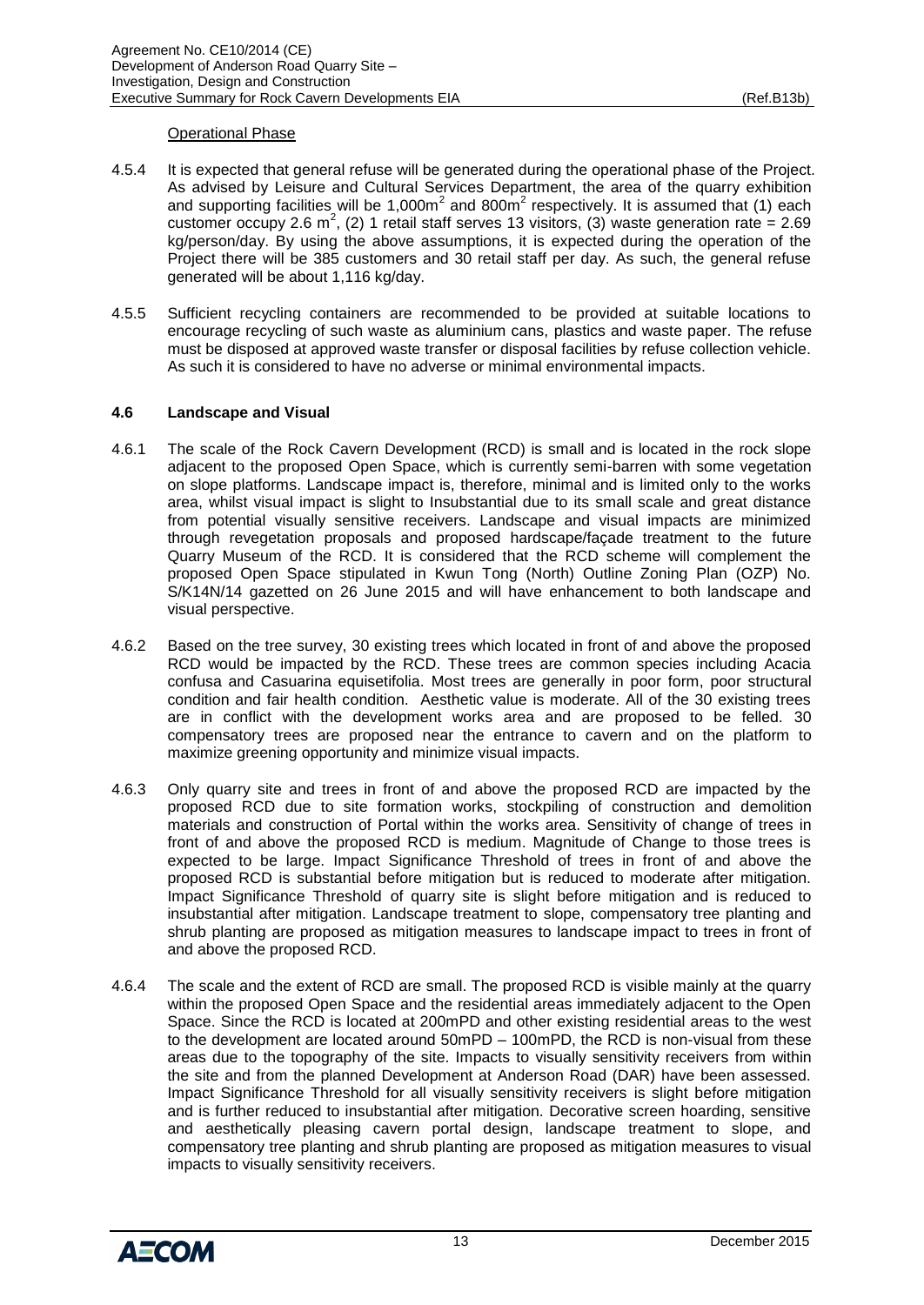- 4.6.5 The project will help enhance the landscape and visual quality of the existing barren rocky slope. While the overall planning of the ARQ development will provide large area of greening, mitigation measures for RCD will be applied to improve landscape area adjacent to the Rock Cavern and will benefit the whole development in the long term.
- 4.6.6 Overall, the landscape and visual impacts due to the RCD are considered to be acceptable. With the implementation of the appropriate mitigation measures, both landscape and visual impacts will be insubstantial.

# <span id="page-16-0"></span>**4.7 Summary**

4.7.1 The EIA report has provided information on the nature and extent of environmental impacts arising from the construction and operation of the Project, and the nearby project operating concurrently which they are summarized in **Appendix A**.

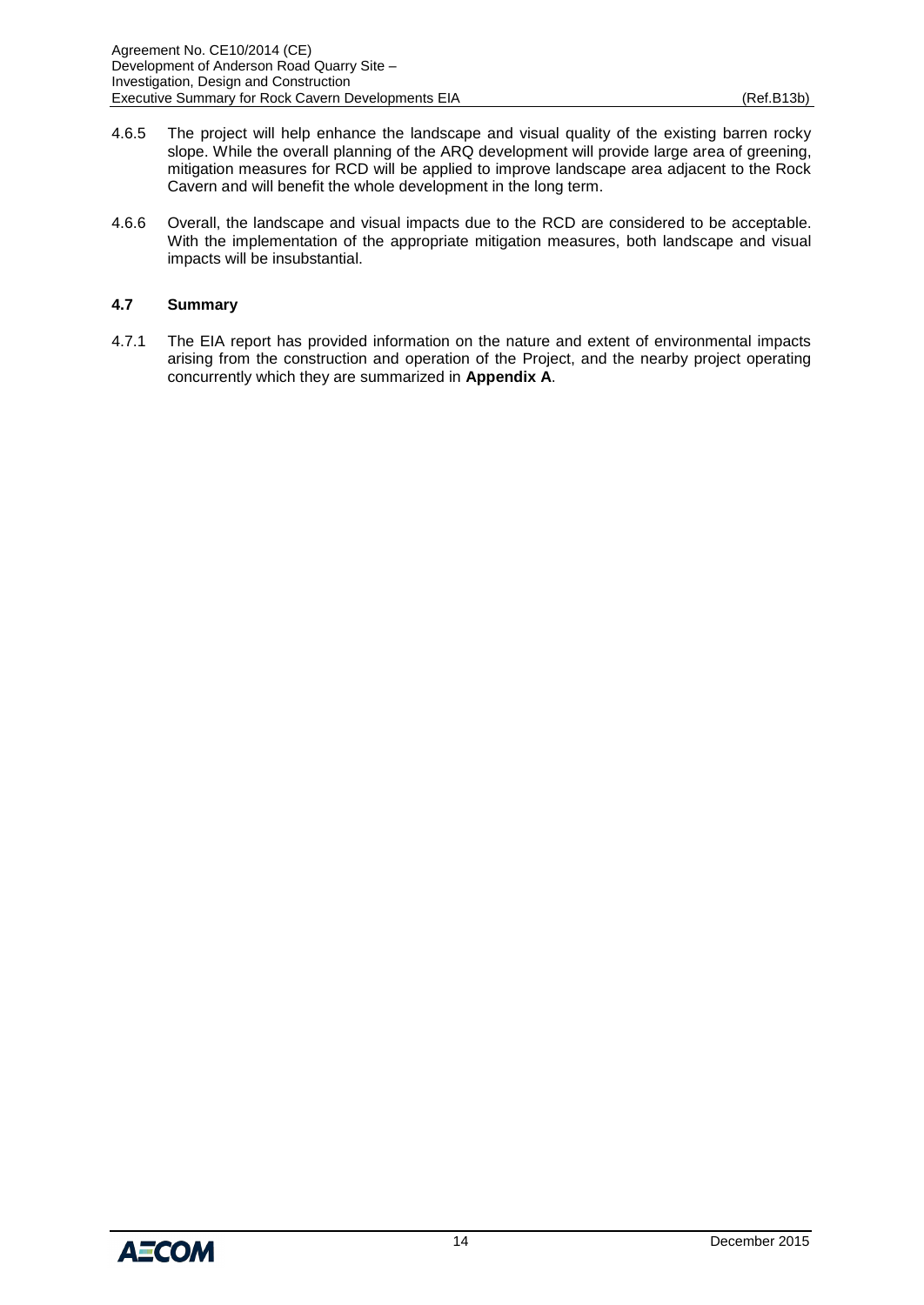# <span id="page-17-0"></span>**5 ENVIRONMENTAL MONITORING AND AUDIT**

5.1.1 An environmental monitoring and audit (EM&A) programme was recommended for air quality, noise, water quality, waste management, and landscape and visual during construction phase. Site inspection/audit was also recommended to check the implementation of the air quality, noise, water quality, waste management, and landscape and visual mitigation measures during the construction phase. A summary of the EM&A requirements by each of the environmental parameters is presented in **Table 5.1** below.

|                                  | <b>Prior to Construction</b> | <b>Construction Phase</b> | <b>Operational Phase</b> |
|----------------------------------|------------------------------|---------------------------|--------------------------|
| <b>Air Quality</b>               | $\mathsf{x}$                 |                           | $\mathsf{x}$             |
| Noise                            | $\boldsymbol{\mathsf{x}}$    | ✓                         | x                        |
| <b>Water Quality</b>             | ✓                            | ✓                         | x                        |
| Sewerage and<br>Sewage Treatment | $\boldsymbol{\mathsf{x}}$    | $\boldsymbol{\mathsf{x}}$ | x                        |
| Waste Management                 | $\boldsymbol{\mathsf{x}}$    |                           | x                        |
| Landscape and<br>Visual          |                              |                           |                          |

#### <span id="page-17-1"></span>**Table 5.1 Summary of EM&A Requirements**

#### *Air Quality*

- 5.1.2 Given the mitigated Total Suspended Particles, RSP and FSP levels (with implementation of recommended mitigation measures) would comply with the relevant air quality criteria/AQOs and minimal dust impact will be anticipated from the Project works itself, environmental monitoring for the Project is considered unnecessary. Nevertheless, regular audit during construction phase is recommended to ensure the effectiveness of implementation of recommended mitigation measures.
- 5.1.3 No adverse impact would be generated during the operational phase of this Project. Therefore, the EM&A works related to air quality for the operational phase is considered unnecessary.

#### *Noise*

- 5.1.4 No adverse construction noise impacts were predicted and construction phase noise monitoring is not necessary under the EM&A programme. Nevertheless, regular audit during construction phase is recommended to ensure the effectiveness of implementation of recommended mitigation measures.
- 5.1.5 Prior to the operational phase of the Project, a commissioning test for the fixed plant of the ventilation shaft should be conducted to ensure compliance with the relevant noise criteria.

#### *Water Quality*

5.1.6 Water quality monitoring is recommended to be carried out at the Tseng Lan Shue Stream before the construction commences as well as during the site clearance and slope excavation works.

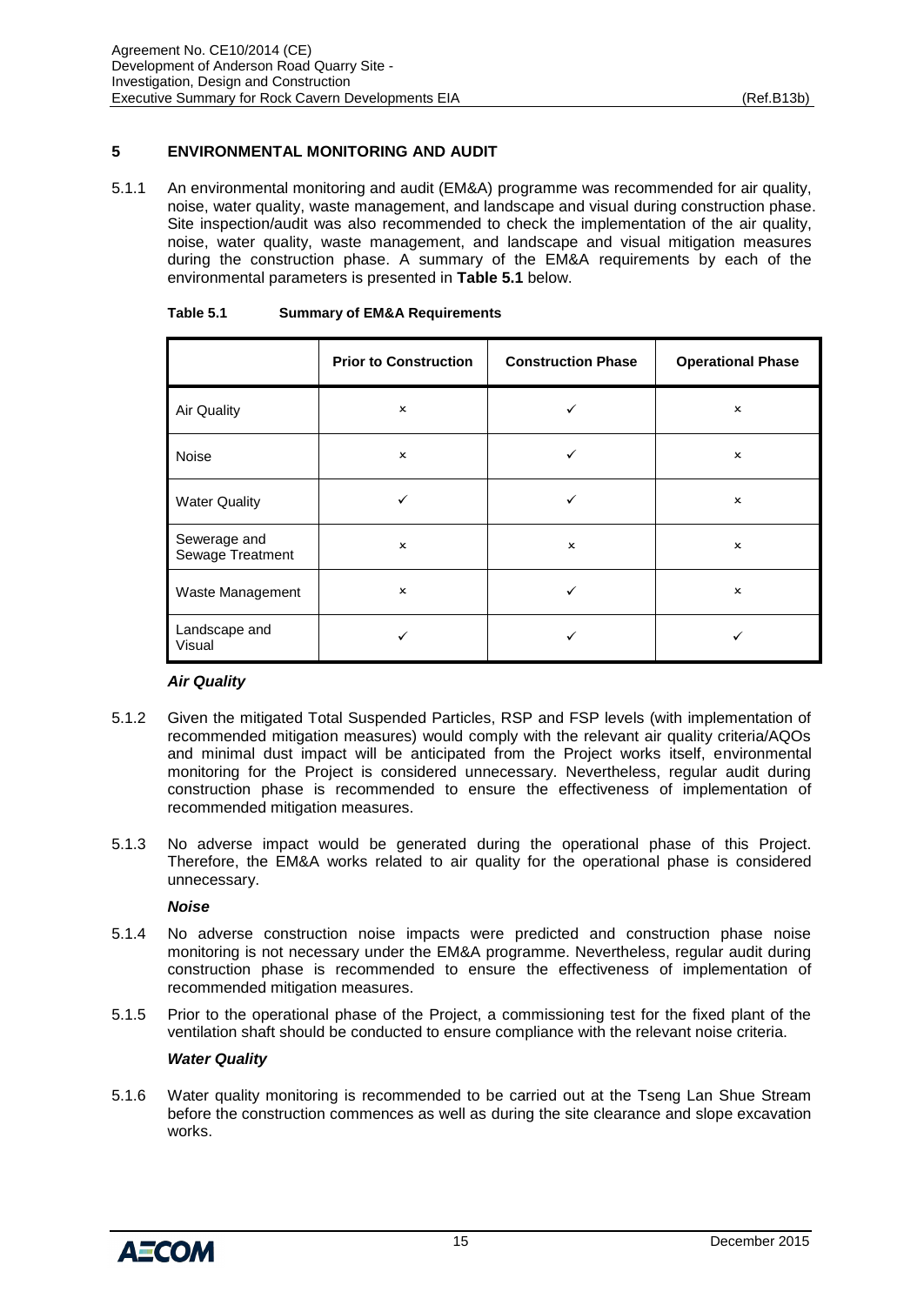5.1.7 It is recommended that regular site inspections during the construction phase should be undertaken to inspect the construction activities and works areas in order to ensure the recommended mitigation measures are properly implemented.

#### *Sewerage and Sewage Treatment*

5.1.8 Since the sewage flow from the cavern has been taken in account in the design of ARQ sewerage system, sewerage and sewage implications arising from cavern development are not anticipated. Thus, EM&A works is considered unnecessary.

#### *Waste Management*

5.1.9 It will be the contractor's responsibility to ensure that any wastes produced during the construction of the Project are handled, stored and disposed of in accordance with good waste management practices and relevant regulations and other legislative requirements. Regular audit during construction phase is recommended to ensure the effectiveness of implementation of recommended mitigation measures.

#### *Landscape and Visual*

- 5.1.10 Landscape and visual mitigation measures is recommended at construction and operational phase to ensure the landscape resources or character can be reinstated or enhanced to compatible with surrounding context in accordance with relevant regulations. The construction phase mitigation measures should be adopted from the commencement of construction and should be in place throughout the entire construction period. The operational phase mitigation measures should be adopted during the detailed design, and be built as part of the construction works so that they are in place at the date of commissioning of the Project.
- 5.1.11 Regular audit during construction phase and operational phase are recommended to ensure the effectiveness of implementation of recommended mitigation measures in order to reduce the visual impact during construction and operation. Also, mitigation measures to reinstate or enhance the landscape by proper landscape treatment at operational phase are applied. EM&A works is considered necessary.